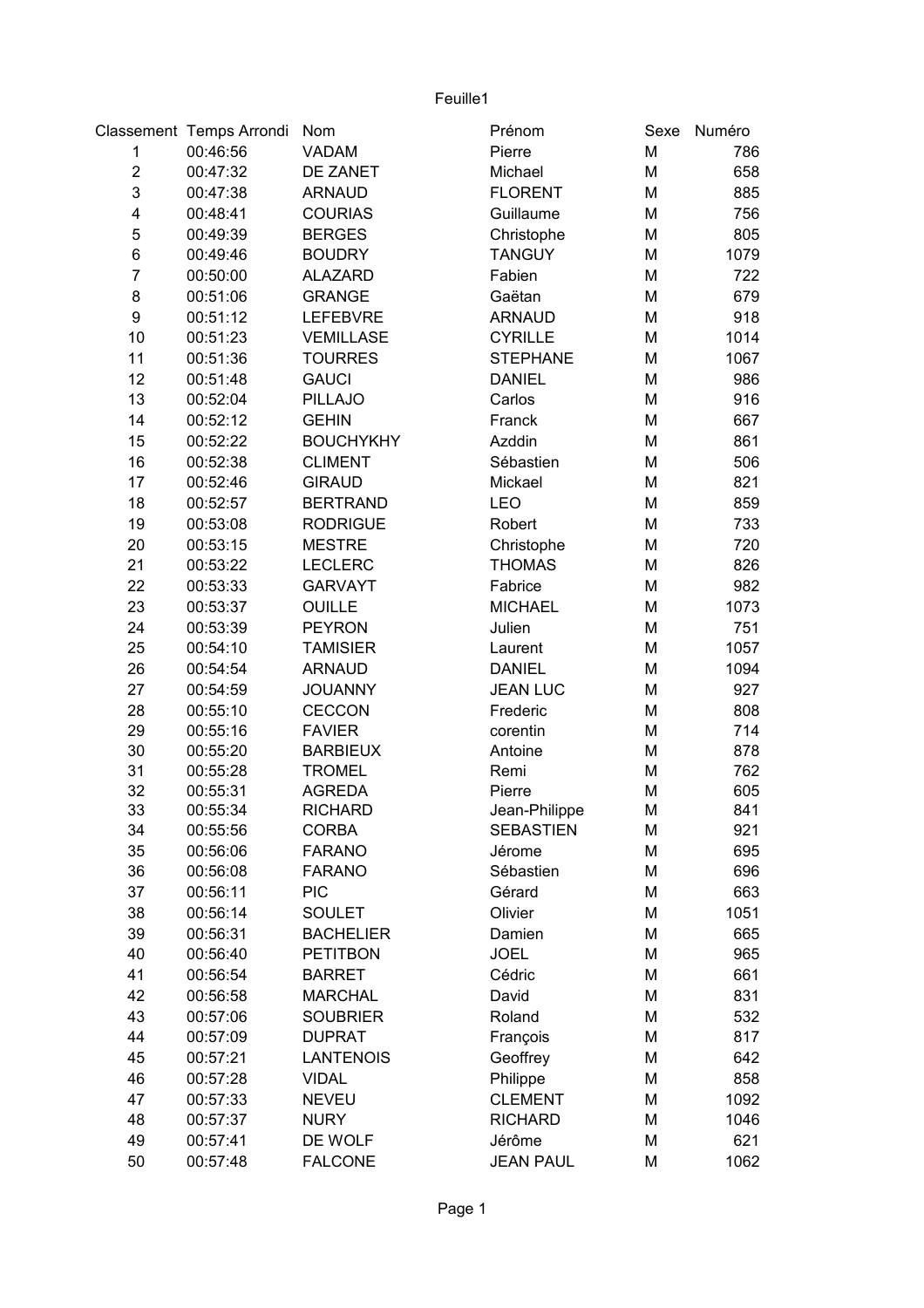| 51  | 00:57:56 | <b>POTIER</b>        | Fabrice           | M | 946  |
|-----|----------|----------------------|-------------------|---|------|
| 52  | 00:58:00 | <b>ARHAB</b>         | Hocine            | M | 584  |
| 53  | 00:58:05 | <b>PILLAJO</b>       | LUIS              | M | 932  |
| 54  | 00:58:20 | <b>MIRAUCOURT</b>    | <b>PATRICK</b>    | M | 926  |
| 55  | 00:58:27 | <b>DIEVAL</b>        | Pascal            | M | 669  |
| 56  | 00:58:29 | <b>GIRARD</b>        | Steeve            | M | 820  |
| 57  | 00:58:32 | <b>BERAUD</b>        | <b>YOAN</b>       | M | 979  |
| 58  | 00:58:43 | <b>BILLOUX</b>       | <b>FREDERIC</b>   | M | 958  |
| 59  | 00:58:47 | <b>MEYER</b>         | <b>FABIEN</b>     | M | 947  |
| 60  | 00:58:52 | <b>LORIDAN</b>       | Dominique         | M | 793  |
| 61  | 00:58:56 | <b>FOLCHER</b>       | Laurent           | M | 735  |
| 62  | 00:58:59 | <b>CHOLVY</b>        | PIERRE ARNAUD     | M | 938  |
| 63  | 00:59:03 | <b>GAMET</b>         | <b>ALEXANDRE</b>  | M | 1005 |
| 64  | 00:59:10 | <b>CHASTELAAS</b>    | Richard           | M | 1060 |
| 65  | 00:59:38 | <b>MARTIN</b>        | <b>PHILIPPE</b>   | M | 1017 |
| 66  | 00:59:43 | <b>LACASIN</b>       | <b>MAXIME</b>     | M | 964  |
| 67  | 00:59:46 | <b>MALDONADO</b>     | Daniel            | M | 680  |
| 68  | 01:00:02 | <b>MEBAREK</b>       | Touati            | M | 836  |
| 69  | 01:00:05 | <b>TENZA</b>         | Christophe        | M | 560  |
| 70  | 01:00:08 | <b>LEYDIER</b>       | <b>DANIEL</b>     | M | 1031 |
| 71  | 01:00:25 | <b>BRESSON</b>       | <b>DIDIER</b>     | M | 1000 |
| 72  | 01:00:32 | <b>CUNTY</b>         | Sébastien         | M | 693  |
| 73  | 01:00:36 | <b>KLUGHERTZ</b>     | <b>GREGORY</b>    | M | 994  |
| 74  | 01:00:39 | <b>TETON</b>         | <b>JEREMY</b>     | M | 924  |
| 75  | 01:00:47 | <b>JOUANEN</b>       | Jean François     | M | 678  |
| 76  | 01:00:53 | <b>LECHESNE</b>      | Frédéric          | M | 702  |
| 77  | 01:00:56 | <b>LANE</b>          | <b>CHRIS</b>      | M | 985  |
| 78  | 01:00:58 | <b>TRAVAILLON</b>    | Philippe          | M | 686  |
| 79  | 01:01:07 | <b>JAUBERT</b>       | Laura             | F | 798  |
| 80  | 01:01:25 | <b>MARINO</b>        | <b>FABIEN</b>     | M | 942  |
| 81  | 01:01:31 | <b>CHARMET</b>       | <b>EMMANUELLE</b> | F | 1030 |
| 82  | 01:01:34 | <b>CHAUDEZAYGUES</b> | Jacques           | M | 896  |
| 83  | 01:01:41 | <b>GINIEZ</b>        | <b>GILBERT</b>    | M | 851  |
| 84  | 01:01:54 | <b>BERISSON</b>      | <b>OLIVIER</b>    | M | 962  |
| 85  | 01:02:01 | <b>DUVERMY</b>       | Bruno             | M | 709  |
| 86  | 01:02:07 | <b>CORSETTI</b>      | Michel            | M | 513  |
| 87  | 01:02:15 | <b>BERNARD</b>       | <b>DANIEL</b>     | M | 877  |
| 88  | 01:02:23 | <b>PIN</b>           | <b>AURORE</b>     | F | 943  |
| 89  | 01:02:30 | <b>MIRAUCOURT</b>    | Julia             | F | 838  |
| 90  | 01:02:33 | <b>MIRAUCOURT</b>    | <b>YANN</b>       | M | 931  |
| 91  | 01:02:36 | <b>GAC</b>           | Arnaud            | M | 599  |
| 92  | 01:02:39 | <b>GINOUX</b>        | Thierry           | M | 528  |
| 93  | 01:02:41 | <b>NICOLAS</b>       | Christian         | M | 625  |
| 94  | 01:03:09 | <b>BANON</b>         | <b>Steve</b>      | M | 574  |
| 95  | 01:03:21 | <b>DEMORY</b>        | Laurent           | M | 593  |
| 96  | 01:03:32 | <b>GUERRA</b>        | Florent           | M | 1075 |
| 97  | 01:03:36 | <b>PARIS</b>         | <b>THOMAS-LEE</b> | M | 1076 |
| 98  | 01:03:44 | <b>GOUMARRE</b>      | Jean-Claude       | M | 551  |
| 99  | 01:03:52 | <b>UGHETTO</b>       | Justine           | F | 848  |
| 100 | 01:03:56 | <b>GONZALES</b>      | Axel              | M | 919  |
| 101 | 01:04:00 | <b>ALTIER</b>        | <b>OLIVIER</b>    | M | 863  |
|     |          |                      |                   |   |      |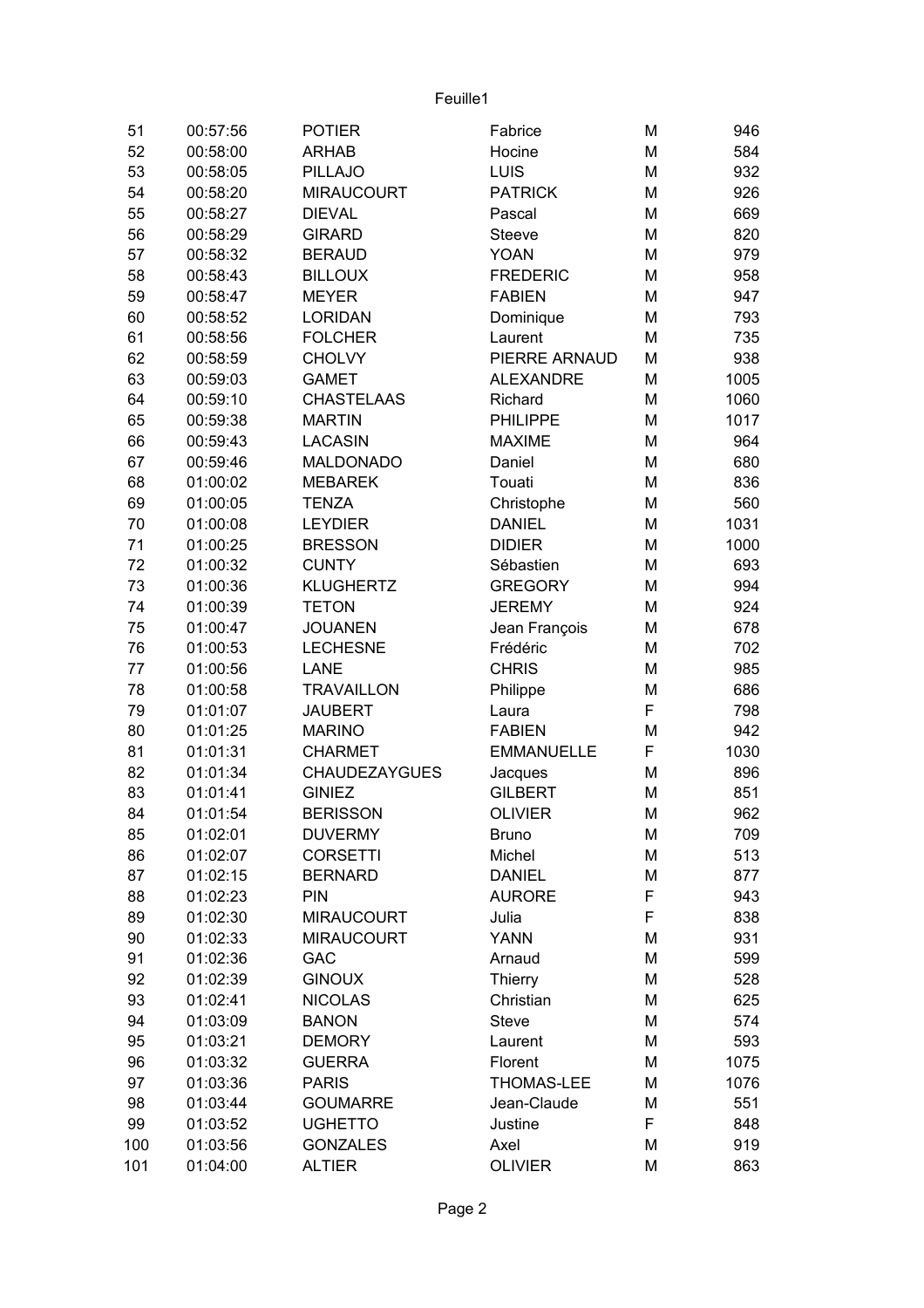| 102 | 01:04:09 | LESCRAUWAET         | <b>LUCAS</b>    | M | 1008 |
|-----|----------|---------------------|-----------------|---|------|
| 103 | 01:04:15 | <b>MALLET</b>       | Stephane        | M | 830  |
| 104 | 01:04:19 | <b>SANCHEZ</b>      | <b>ERIC</b>     | M | 956  |
| 105 | 01:04:23 | DE WOLF             | Erika           | F | 620  |
| 106 | 01:04:25 | <b>BENEZRA</b>      | Stéphane        | M | 788  |
| 107 | 01:04:31 | <b>OLIVE</b>        | Eric            | M | 609  |
| 108 | 01:04:33 | <b>CONFALONIERI</b> | Didier          | M | 592  |
| 109 | 01:04:35 | <b>MATTON</b>       | Mathilde        | M | 742  |
| 110 | 01:04:37 | DEARREU             | <b>ISABEL</b>   | F | 1052 |
| 111 | 01:04:42 | <b>GONZALES</b>     | Fabrice         | M | 922  |
| 112 | 01:04:44 | <b>GARCIA</b>       | Pierre          | M | 614  |
| 113 | 01:04:46 | <b>TROMEL</b>       | Serge           | M | 727  |
| 114 | 01:04:49 | <b>WIRTH</b>        | Valérie         | F | 603  |
| 115 | 01:04:51 | <b>DAUTHERIBES</b>  | Jocelyn         | M | 701  |
| 116 | 01:04:53 | <b>FONT</b>         | <b>JULIEN</b>   | M | 912  |
| 117 | 01:04:55 | <b>CHARRASSE</b>    | pierre arnaud   | M | 643  |
| 118 | 01:04:56 | <b>CALVET</b>       | aurelie         | F | 746  |
| 119 | 01:04:59 | <b>MULA</b>         | Hélène          | F | 761  |
| 120 | 01:05:01 | <b>FATIGON</b>      | Hervé           | M | 759  |
| 121 | 01:05:03 | <b>GILET</b>        | Cécile          | F | 819  |
| 122 | 01:05:05 | <b>UGHETTO</b>      | <b>DANIEL</b>   | M | 888  |
| 123 | 01:05:08 | <b>MUGNIER</b>      | <b>JULIEN</b>   | M | 882  |
| 124 | 01:05:10 | <b>ABBATE</b>       | <b>ANTONY</b>   | M | 1070 |
| 125 | 01:05:13 | <b>HUMBERT</b>      | Eric            | M | 504  |
| 126 | 01:05:16 | <b>REY</b>          | Alexandre       | M | 510  |
| 127 | 01:05:18 | <b>VELDIEU</b>      | Christophe      | M | 515  |
| 128 | 01:05:20 | <b>LEFEBVRE</b>     | CéCile          | F | 827  |
| 129 | 01:05:23 | <b>PICART</b>       | Jérome          | M | 638  |
| 130 | 01:05:28 | <b>VUILLET</b>      | François        | M | 782  |
| 131 | 01:05:34 | <b>ROUSTAN</b>      | <b>YSABELLE</b> | F | 1013 |
| 132 | 01:05:36 | <b>DUPUY</b>        | Cyrille         | M | 639  |
| 133 | 01:05:38 | <b>BERIRANT</b>     | <b>MARC</b>     | M | 862  |
| 134 | 01:05:43 | <b>JARNY</b>        | Frédéric        | M | 559  |
| 135 | 01:05:45 | <b>CORBAN</b>       | Sylvain         | M | 869  |
| 136 | 01:05:49 | <b>ARNOUX</b>       | <b>JOEL</b>     | Μ | 993  |
| 137 | 01:05:54 | <b>BELLO</b>        | guisseppe       | M | 803  |
| 138 | 01:06:03 | <b>CONTAMIN</b>     | <b>GREGOIRE</b> | M | 1027 |
| 139 | 01:06:22 | <b>LOISON</b>       | <b>NICOLAS</b>  | M | 876  |
| 140 | 01:06:28 | <b>JEUNE</b>        | Frederic        | M | 900  |
| 141 | 01:06:33 | <b>JOUVAL</b>       | <b>LIONEL</b>   | M | 1040 |
| 142 | 01:06:35 | <b>DEGIOVANNI</b>   | <b>JACKY</b>    | M | 898  |
| 143 | 01:06:41 | <b>PRUDIK</b>       | Jan             | M | 1054 |
| 144 | 01:06:44 | PONÇON              | Julien          | M | 635  |
| 145 | 01:06:47 | <b>PILLAJO</b>      | <b>ALBERTO</b>  | M | 929  |
| 146 | 01:06:50 | <b>MILLET</b>       | <b>BRICE</b>    | M | 974  |
| 147 | 01:06:52 | <b>BARRIOS</b>      | Carlos          | M | 893  |
| 148 | 01:06:54 | <b>THEYSSERE</b>    | <b>STEPHANE</b> | M | 897  |
| 149 | 01:06:56 | <b>SOHIER</b>       | Frederic        | M | 844  |
| 150 | 01:06:58 | <b>ESPOSITO</b>     | <b>BAPTISTE</b> | M | 644  |
| 151 | 01:07:00 | <b>LEFRANC</b>      | Eric            | M | 732  |
| 152 | 01:07:03 | <b>SOUCHON</b>      | Geoffrey        | M | 544  |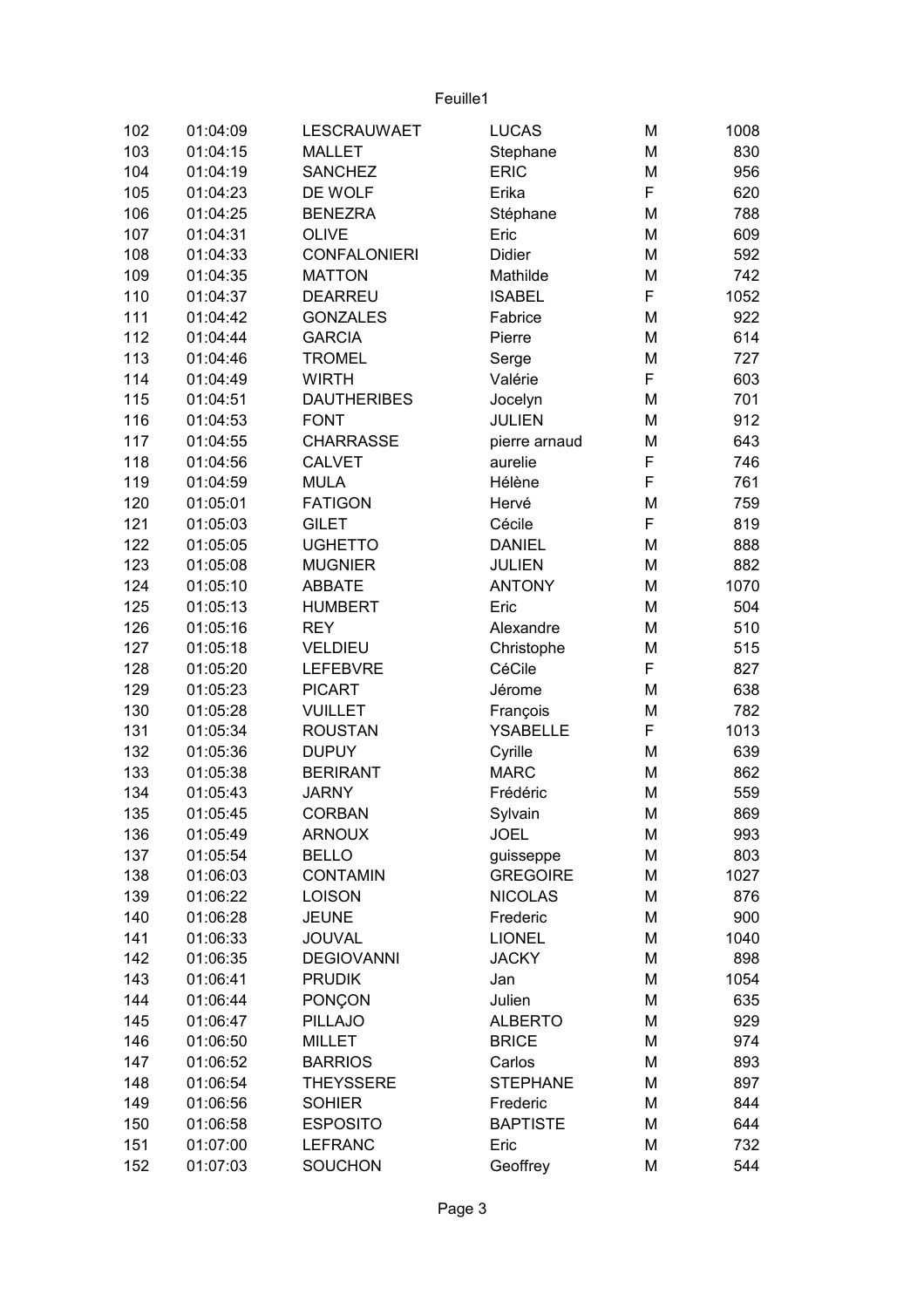| 153 | 01:07:06 | <b>LIOTARD</b>    | Laurent            | M | 713  |
|-----|----------|-------------------|--------------------|---|------|
| 154 | 01:07:09 | <b>BANOS</b>      | Hervé              | M | 536  |
| 155 | 01:07:12 | <b>MESTRE</b>     | Véronique          | F | 719  |
| 156 | 01:07:14 | <b>HUERTO</b>     | Denis              | M | 789  |
| 157 | 01:07:18 | <b>POTLER</b>     | <b>DAVID</b>       | M | 955  |
| 158 | 01:07:21 | <b>BLANC</b>      | Michel             | M | 579  |
| 159 | 01:07:25 | <b>PADEL</b>      | <b>JEAN PAUL</b>   | M | 959  |
| 160 | 01:07:28 | <b>PELICIER</b>   | <b>AGNES</b>       | F | 839  |
| 161 | 01:07:32 | <b>LIAUTAUD</b>   | David              | M | 743  |
| 162 | 01:07:36 | <b>HENOQUE</b>    | Luc                | M | 790  |
| 163 | 01:07:38 | <b>AURAND</b>     | Frédéric           | M | 802  |
| 164 | 01:07:41 | <b>DELFINO</b>    | <b>BENJAMIN</b>    | M | 952  |
| 165 | 01:07:43 | <b>GALTIER</b>    | <b>THIERRY</b>     | M | 1010 |
| 166 | 01:07:48 | <b>CROS</b>       | <b>JEAN PASCAL</b> | M | 813  |
| 167 | 01:07:51 | <b>CALAS</b>      | <b>PIERRE</b>      | M | 953  |
| 168 | 01:07:53 | <b>BLAZEVIC</b>   | Eric               | M | 672  |
| 169 | 01:07:55 | <b>BOURDET</b>    | <b>Bernard</b>     | M | 999  |
| 170 | 01:07:57 | <b>CHEKROUN</b>   | Gregory            | M | 710  |
| 171 | 01:07:59 | <b>CASTINEIRA</b> | Nicolas            | M | 657  |
| 172 | 01:08:05 | <b>AUTIER</b>     | Danielle           | F | 731  |
| 173 | 01:08:07 | <b>RISPAL</b>     | <b>NATHAN</b>      | M | 1088 |
| 174 | 01:08:10 | <b>BEAUME</b>     | <b>BRUNO</b>       | M | 1068 |
| 175 | 01:08:13 | <b>FORGEROT</b>   | Clément            | M | 641  |
| 176 | 01:08:15 | <b>SEUTIN</b>     | <b>DAMIEN</b>      | M | 850  |
| 177 | 01:08:19 | <b>BASTIDON</b>   | <b>FREDERIC</b>    | M | 1093 |
| 178 | 01:08:23 | <b>MARGUIN</b>    | <b>OLIVIER</b>     | M | 1018 |
| 179 | 01:08:25 | <b>BOUCHON</b>    | <b>EMIC</b>        | M | 1004 |
| 180 | 01:08:31 | <b>GRANGEON</b>   | Sophie             | F | 548  |
| 181 | 01:08:37 | <b>PALOMBA</b>    | Serge              | M | 587  |
| 182 | 01:08:41 | <b>BRAHMI</b>     | <b>CHEIK</b>       | M | 930  |
| 183 | 01:08:43 | <b>MILLIET</b>    | <b>YANNICK</b>     | M | 944  |
| 184 | 01:08:46 | <b>MICHEL</b>     | Elodie             | F | 699  |
| 185 | 01:08:48 | <b>MEYNADIER</b>  | <b>FREDERIC</b>    | M | 991  |
| 186 | 01:08:50 | <b>SOTO</b>       | Tony               | M | 581  |
| 187 | 01:08:53 | <b>BASTIDON</b>   | <b>SANDRINE</b>    | F | 691  |
| 188 | 01:08:56 | <b>NGUYEN</b>     | Tri-Dung           | M | 611  |
| 189 | 01:08:59 | <b>BOUAZIZ</b>    | Salina             | F | 703  |
| 190 | 01:09:07 | <b>RISUENO</b>    | Alain              | M | 992  |
| 191 | 01:09:09 | <b>LETOCART</b>   | Vincent            | M | 828  |
| 192 | 01:09:11 | <b>GAY</b>        | Julien             | M | 564  |
| 193 | 01:09:14 | ABED              | Touta              | F | 721  |
| 194 | 01:09:16 | <b>CUVILLIER</b>  | <b>Didier</b>      | M | 512  |
| 195 | 01:09:21 | <b>FEUGAS</b>     | Michel             | M | 535  |
| 196 | 01:09:23 | DEVALQUENAIRE     | <b>PATRICE</b>     | M | 879  |
| 197 | 01:09:26 | <b>CAT</b>        | Laurent            | M | 524  |
| 198 | 01:09:29 | <b>PEYRIN</b>     | Christophe         | M | 543  |
| 199 | 01:09:34 | <b>HEUDRE</b>     | <b>ANTOINE</b>     | M | 865  |
| 200 | 01:09:38 | <b>DEVEZE</b>     | Silvère            | M | 541  |
| 201 | 01:09:40 | <b>JOULIN</b>     | <b>STEPHANE</b>    | M | 940  |
| 202 | 01:09:44 | <b>GENIN</b>      | Franck             | M | 855  |
| 203 | 01:09:45 | <b>BARTOLO</b>    | <b>BERTRAND</b>    | М | 1012 |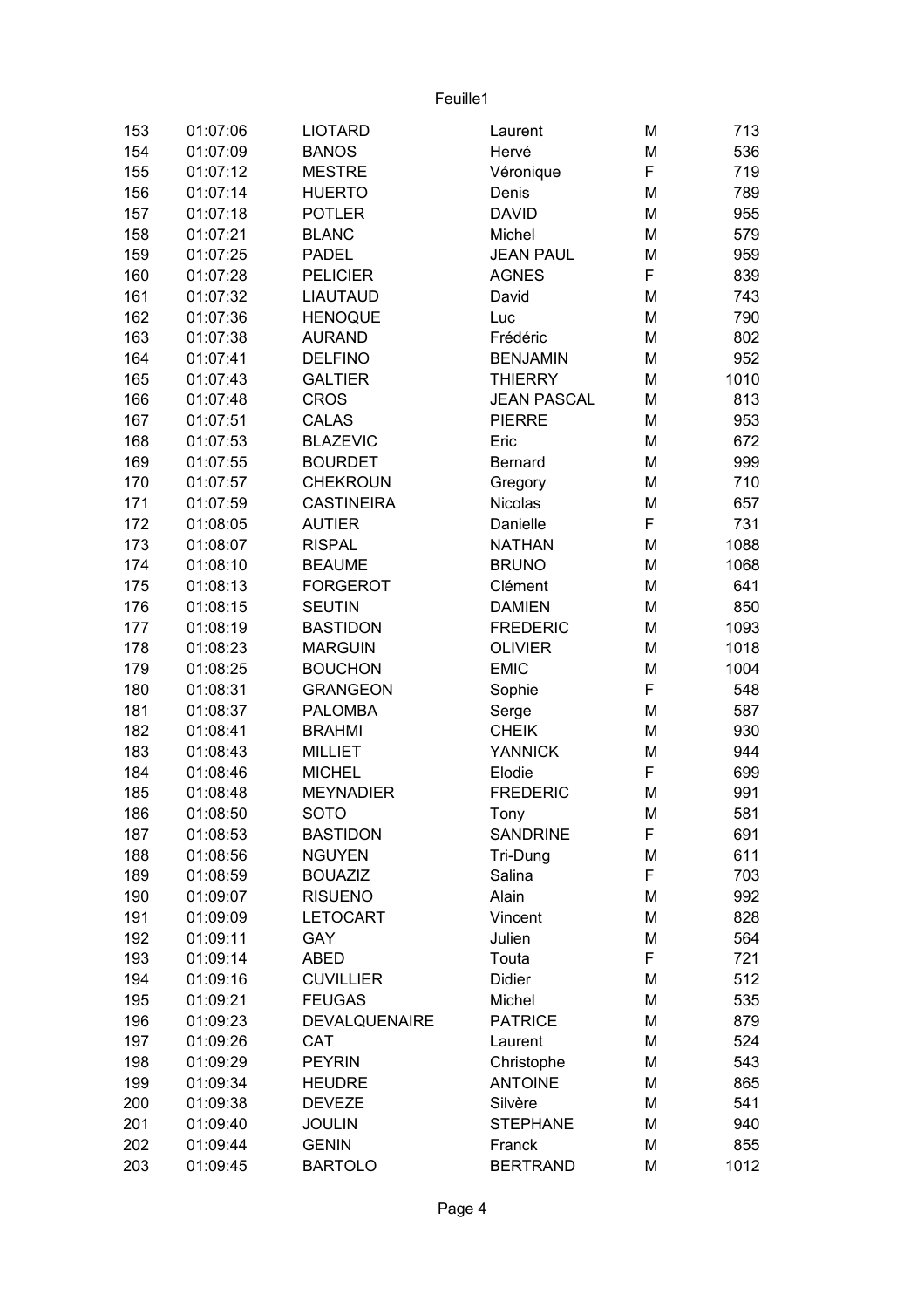| 204 | 01:10:04 | <b>EICHELBERGER</b> | MéLanie            | F | 769   |
|-----|----------|---------------------|--------------------|---|-------|
| 205 | 01:10:06 | <b>QUINTIN</b>      | <b>PASCAL</b>      | M | 1082  |
| 206 | 01:10:09 | <b>REY</b>          | Julien             | M | 840   |
| 207 | 01:10:11 | POULEAU             | <b>HELENE</b>      | F | 1007  |
| 208 | 01:10:14 | RIEUX-ARNAUD        | <b>MARC</b>        | M | 854   |
| 209 | 01:10:16 | <b>DUBOIS</b>       | <b>ALAIN</b>       | M | 937   |
| 210 | 01:10:19 | <b>CIPOLAT</b>      | <b>FRANCK</b>      | M | 923   |
| 211 | 01:10:22 | <b>GEOFFRAY</b>     | Manon              | F | 849   |
| 212 | 01:10:24 | <b>BRUN</b>         | Mathieu            | M | 1066  |
| 213 | 01:10:26 | VAILLANT            | Rénald             | M | 741   |
| 214 | 01:10:29 | <b>CHASTEL</b>      | <b>JEAN MICHEL</b> | M | 873   |
| 215 | 01:10:32 | <b>THIELON</b>      | Christophe         | M | 872   |
| 216 | 01:10:40 | <b>DESJAMES</b>     | Françoise          | F | 1098  |
| 217 | 01:10:44 | <b>COUTAS</b>       | Nathalie           | F | 811   |
| 218 | 01:10:54 | <b>PEYREROL</b>     | Gérard             | M | 525   |
| 219 | 01:10:59 | FALICON-GENDREAU    | Christelle         | F | 707   |
| 220 | 01:11:01 | <b>BONNEFOY</b>     | Michel             | M | 784   |
| 221 | 01:11:03 | <b>FRAYSSINHES</b>  | Mikael             | M | 875   |
| 222 | 01:11:06 | <b>MIRALLES</b>     | Virgile            | M | 774   |
| 223 | 01:11:09 | <b>MIGUET</b>       | Franck             | M | 772   |
| 224 | 01:11:11 | <b>LANTELME</b>     | Pierrick           | M | 683   |
| 225 | 01:11:18 | <b>CARTIER</b>      | <b>LAURENT</b>     | M | 1096  |
| 226 | 01:11:21 | <b>MARTINEZ</b>     | sebastien          | M | 834   |
| 227 | 01:11:26 | <b>TARDIEU</b>      | Jean Baptiste      | M | 675   |
| 228 | 01:11:28 | <b>ALLAN</b>        | <b>ALAIN</b>       | M | 887   |
| 229 | 01:11:30 | <b>VINCENT</b>      | <b>AUDE</b>        | F | 911   |
| 230 | 01:11:33 | <b>LAZERAT</b>      | monique            | F | 825   |
| 231 | 01:11:35 | <b>TOMAS</b>        | Jose               | M | 852   |
| 232 | 01:11:38 | <b>RODRIGUEZ</b>    | <b>MORGAN</b>      | M | 1048  |
| 233 | 01:11:44 | <b>AUBERGIER</b>    | Philippe           | M | 704   |
| 234 | 01:11:46 | <b>IMBERT</b>       | <b>LUDOVIC</b>     | M | 860   |
| 235 | 01:11:53 | ?DOSSARD            | #10225             | M | 10225 |
| 236 | 01:11:53 | <b>DURBESSON</b>    | David              | M | 1025  |
| 237 | 01:12:01 | <b>MORENAS</b>      | <b>ERIC</b>        | M | 871   |
| 238 | 01:12:04 | <b>GIRARD</b>       | Véronique          | F | 674   |
| 239 | 01:12:10 | <b>MARTEAU</b>      | <b>LAURENT</b>     | M | 889   |
| 240 | 01:12:14 | <b>DUCROS</b>       | <b>Thierry</b>     | M | 725   |
| 241 | 01:12:21 | <b>DARDUN</b>       | Jacques            | M | 905   |
| 242 | 01:12:25 | <b>CONSTANTIN</b>   | Joan               | F | 655   |
| 243 | 01:12:28 | <b>MOURRUT</b>      | Philippe           | M | 617   |
| 244 | 01:12:31 | <b>CHAVONNET</b>    | <b>Thierry</b>     | M | 739   |
| 245 | 01:12:37 | <b>DARRAZ</b>       | <b>DAVINA</b>      | F | 867   |
| 246 | 01:12:38 | <b>MOUTET</b>       | <b>PIERRE</b>      | M | 1001  |
| 247 | 01:12:43 | <b>GIRARD</b>       | <b>ROMANE</b>      | F | 967   |
| 248 | 01:12:45 | <b>MAURIZOT</b>     | jean paul          | M | 646   |
| 249 | 01:12:49 | <b>GIRARD</b>       | <b>LUDOVIC</b>     | M | 973   |
| 250 | 01:12:52 | <b>RICART</b>       | Eric               | M | 730   |
| 251 | 01:12:55 | <b>SAULNIER</b>     | <b>PATRICK</b>     | M | 980   |
| 252 | 01:12:59 | CHAUTARD            | Genevieve          | F | 717   |
| 253 | 01:13:03 | <b>BOUSSARIE</b>    | Ludovic            | M | 682   |
| 254 | 01:13:05 | <b>GENTET</b>       | Eric               | M | 726   |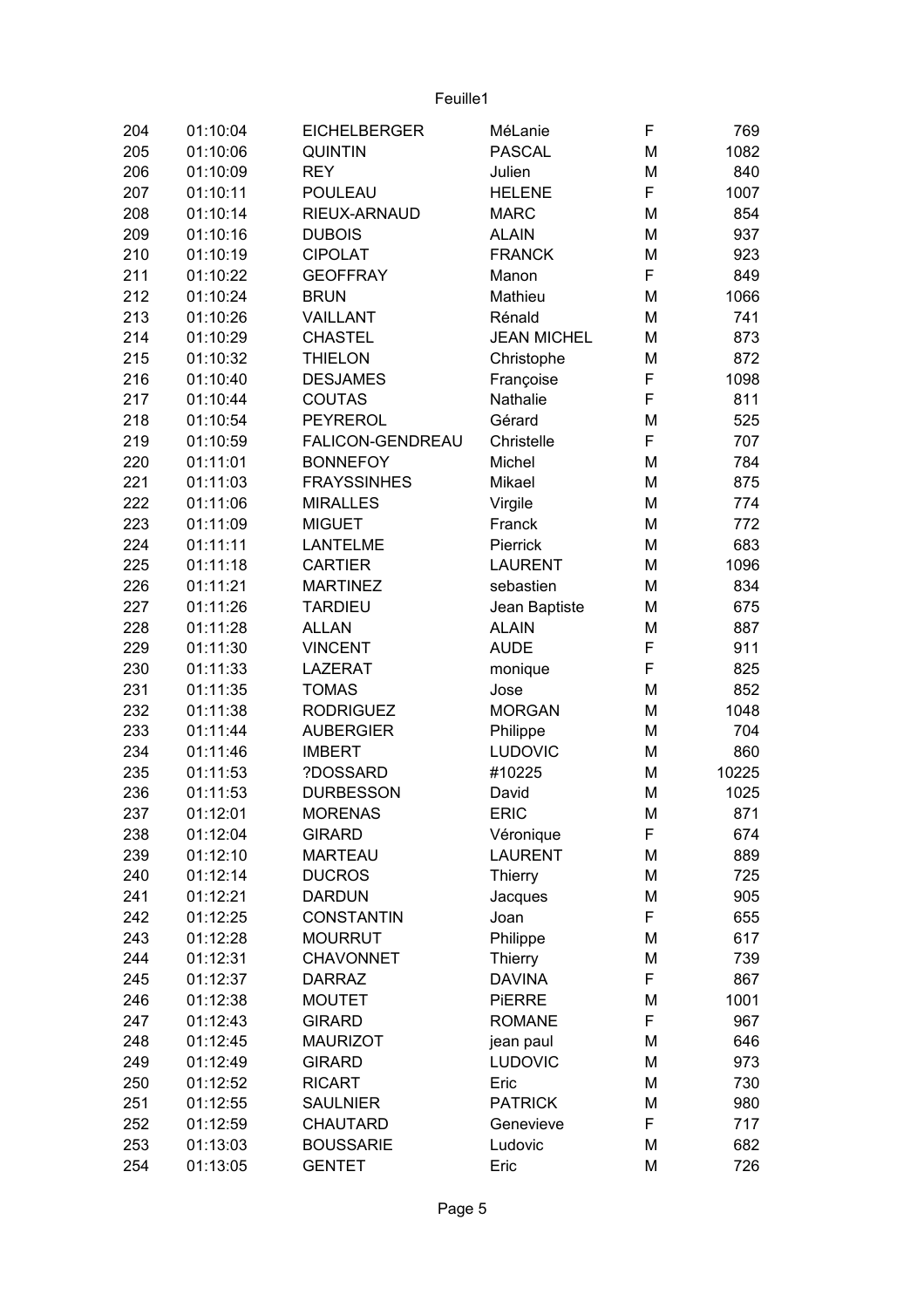| 255 | 01:13:08 | <b>SEPULCRE</b>    | Lilian                 | M | 526  |
|-----|----------|--------------------|------------------------|---|------|
| 256 | 01:13:11 | <b>SCHAAP</b>      | <b>DANIEL</b>          | M | 874  |
| 257 | 01:13:14 | <b>ACHETTE</b>     | <b>STEPHANE</b>        | M | 891  |
| 258 | 01:13:17 | <b>DUEE</b>        | Jérome                 | M | 606  |
| 259 | 01:13:25 | <b>RAYMOND</b>     | Daniel                 | M | 537  |
| 260 | 01:13:27 | <b>SHARMA</b>      | Joelle                 | F | 649  |
| 261 | 01:13:36 | <b>DOUZON</b>      | <b>NATHALIE</b>        | F | 907  |
| 262 | 01:13:39 | <b>CHIAPPA</b>     | Myriam                 | F | 540  |
| 263 | 01:13:41 | <b>DARCEOT</b>     | Capucine               | F | 636  |
| 264 | 01:13:43 | <b>GUIBERT</b>     | <b>MAGALI</b>          | F | 1080 |
| 265 | 01:13:46 | <b>MARTIN</b>      | David                  | M | 533  |
| 266 | 01:13:49 | <b>CORNOLLE</b>    | <b>PASCAL</b>          | M | 1099 |
| 267 | 01:13:51 | <b>JAVEL</b>       | <b>FRANCOIS XAVIER</b> | M | 1033 |
| 268 | 01:13:53 | <b>FABRE</b>       | Julien                 | M | 758  |
| 269 | 01:13:57 | <b>STUMIOLO</b>    | <b>LORENZO</b>         | M | 1042 |
| 270 | 01:13:58 | <b>LERDA</b>       | <b>JEAN CLAUDE</b>     | M | 910  |
| 271 | 01:14:06 | <b>FORGEROT</b>    | Philippe               | M | 640  |
| 272 | 01:14:07 | <b>CLARY</b>       | Cécile                 | F | 694  |
| 273 | 01:14:10 | <b>LAMBERT</b>     | Romain                 | M | 754  |
| 274 | 01:14:13 | <b>AUGIER</b>      | Eric                   | M | 610  |
| 275 | 01:14:16 | EGLOFF-GALANO      | Tatiana                | F | 527  |
| 276 | 01:14:18 | <b>SAUVEE</b>      | <b>Nicolas</b>         | M | 529  |
| 277 | 01:14:20 | <b>CHANEZ</b>      | Lydie                  | F | 601  |
| 278 | 01:14:23 | <b>GIRARD</b>      | Sophie                 | F | 689  |
| 279 | 01:14:26 | <b>CHAUMARD</b>    | <b>GILLES</b>          | M | 1061 |
| 280 | 01:14:29 | <b>BERNARD</b>     | <b>NATHALIE</b>        | F | 1090 |
| 281 | 01:14:30 | <b>CAUSSE</b>      | Pascal                 | M | 634  |
| 282 | 01:14:33 | <b>ADNIN</b>       | <b>CEDRIC</b>          | M | 886  |
| 283 | 01:14:35 | <b>GALVEZ</b>      | Mayia                  | F | 651  |
| 284 | 01:14:37 | <b>JEAN</b>        | michel                 | M | 648  |
| 285 | 01:14:42 | <b>BRUNEL</b>      | Véronique              | F | 550  |
| 286 | 01:14:46 | <b>MARCOU</b>      | Patrice                | M | 666  |
| 287 | 01:14:50 | <b>DADE</b>        | <b>Bastien</b>         | M | 596  |
| 288 | 01:14:53 | <b>DADE</b>        | Tatiana                | F | 595  |
| 289 | 01:14:56 | <b>AREZKI</b>      | <b>ALAIN</b>           | M | 1055 |
| 290 | 01:14:59 | <b>CONTAMIN</b>    | <b>LUCE</b>            | F | 1024 |
| 291 | 01:15:07 | <b>DONADIEU</b>    | Angélique              | F | 586  |
| 292 | 01:15:10 | <b>PELLEGRIN</b>   | Sandrine               | F | 684  |
| 293 | 01:15:14 | <b>CURSOUX</b>     | Christian              | M | 555  |
| 294 | 01:15:19 | <b>SEUILLOT</b>    | Francis                | M | 698  |
| 295 | 01:15:25 | <b>ROSTANG</b>     | Valerie                | F | 866  |
| 296 | 01:15:29 | <b>DAGO</b>        | Laurent                | M | 608  |
| 297 | 01:15:33 | <b>CROS</b>        | Annie                  | F | 812  |
| 298 | 01:15:36 | <b>FLOQUET</b>     | Grégory                | M | 777  |
| 299 | 01:15:39 | <b>ANDREU</b>      | Franck                 | M | 779  |
| 300 | 01:15:43 | <b>EGEA</b>        | <b>JULIEN</b>          | M | 903  |
| 301 | 01:15:48 | <b>ORCZYKOWSKI</b> | <b>AGATHE</b>          | F | 988  |
| 302 | 01:15:51 | <b>DEMENEIX</b>    | Marie                  | F | 622  |
| 303 | 01:15:54 | <b>ABELLI</b>      | Louis                  | M | 660  |
| 304 | 01:16:00 | <b>SAIDANI</b>     | Akli                   | M | 843  |
| 305 | 01:16:02 | <b>GERBAUD</b>     | <b>ELODIE</b>          | F | 654  |
|     |          |                    |                        |   |      |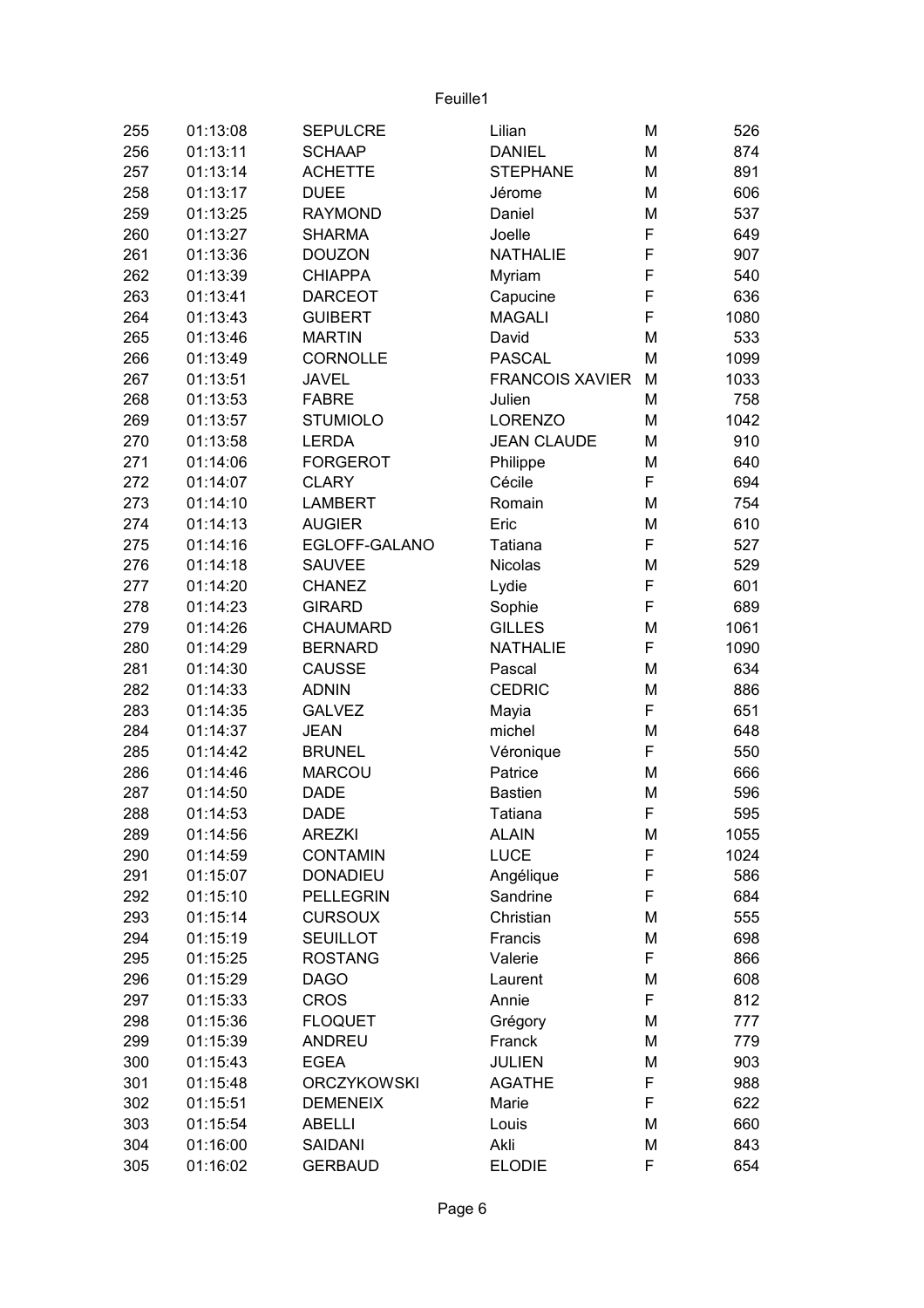| 306 | 01:16:05 | <b>LEMAIRE</b>   | Manuella        | F | 740  |
|-----|----------|------------------|-----------------|---|------|
| 307 | 01:16:08 | <b>CHAPELAIN</b> | <b>AURELIE</b>  | F | 935  |
| 308 | 01:16:14 | <b>FAURE</b>     | <b>GERALD</b>   | M | 906  |
| 309 | 01:16:17 | <b>DESTRUEL</b>  | <b>MATHIEU</b>  | M | 1009 |
| 310 | 01:16:22 | <b>ROUSTAN</b>   | Michel          | M | 1019 |
| 311 | 01:16:27 | <b>MARCELIN</b>  | Laurence        | F | 534  |
| 312 | 01:16:33 | <b>CHRISTIN</b>  | Nicolas         | M | 1022 |
| 313 | 01:16:39 | <b>BRIN</b>      | <b>FRANCOIS</b> | M | 1071 |
| 314 | 01:16:42 | <b>CURSOUX</b>   | Chantal         | F | 554  |
| 315 | 01:16:44 | <b>MATHIS</b>    | Jean-Pierre     | M | 835  |
| 316 | 01:16:48 | <b>RIPETTI</b>   | Stephane        | M | 1028 |
| 317 | 01:16:51 | <b>VELDIEU</b>   | Mathilde        | F | 516  |
| 318 | 01:16:53 | <b>REY</b>       | Elodie          | F | 509  |
| 319 | 01:16:55 | <b>RIZZO</b>     | <b>JOSE</b>     | M | 950  |
| 320 | 01:16:57 | <b>ROUCH</b>     | Regis           | M | 842  |
| 321 | 01:16:59 | <b>JEANNIN</b>   | Loïc            | M | 797  |
| 322 | 01:17:00 | <b>JENDOUBI</b>  | Lyes            | M | 824  |
| 323 | 01:17:03 | <b>JORGE</b>     | <b>CLAUDE</b>   | M | 615  |
| 324 | 01:17:06 | <b>MILLET</b>    | Robert          | M | 688  |
| 325 | 01:17:09 | <b>RAYMOND</b>   | Sylvain         | M | 562  |
| 326 | 01:17:12 | <b>GOTAS</b>     | Philippe        | M | 522  |
| 327 | 01:17:22 | <b>FONTANA</b>   | <b>RALPH</b>    | M | 997  |
| 328 | 01:17:25 | <b>BOLARD</b>    | Marion          | F | 613  |
| 329 | 01:17:31 | <b>GONZALEZ</b>  | Mélanie         | F | 626  |
| 330 | 01:17:35 | <b>GONZALEZ</b>  | Christophe      | M | 750  |
| 331 | 01:17:39 | <b>MALLET</b>    | Apolline        | F | 829  |
| 332 | 01:17:43 | <b>ACHETTE</b>   | <b>FREDERIC</b> | M | 894  |
| 333 | 01:17:45 | <b>CAHAY</b>     | Benoit          | M | 807  |
| 334 | 01:17:48 | <b>MANIGUET</b>  | Catherine       | F | 764  |
| 335 | 01:17:53 | <b>PALMA</b>     | <b>JB</b>       | M | 1091 |
| 336 | 01:17:55 | <b>GILLES</b>    | Alban           | M | 781  |
| 337 | 01:17:59 | <b>MASSE</b>     | <b>DANIEL</b>   | M | 989  |
| 338 | 01:18:01 | <b>CALAMEL</b>   | Laure           | F | 607  |
| 339 | 01:18:04 | <b>VIAN</b>      | NATHALIE        | F | 1036 |
| 340 | 01:18:06 | <b>JEROCKI</b>   | Arnold          | M | 563  |
| 341 | 01:18:08 | <b>CHAILLOUX</b> | Christophe      | M | 583  |
| 342 | 01:18:10 | <b>ALBERT</b>    | <b>ROLAND</b>   | M | 908  |
| 343 | 01:18:14 | <b>MOTTIN</b>    | Patrick         | M | 700  |
| 344 | 01:18:22 | <b>AERTS</b>     | Patricia        | F | 618  |
| 345 | 01:18:38 | <b>GUILLOT</b>   | Véronique       | F | 502  |
| 346 | 01:18:41 | <b>SERMENT</b>   | Michel          | M | 749  |
| 347 | 01:18:59 | <b>BRAGA</b>     | Sandrine        | F | 787  |
| 348 | 01:19:03 | <b>MORARD</b>    | Philippe        | M | 765  |
| 349 | 01:19:06 | <b>GOUYETTE</b>  | <b>DIDIER</b>   | M | 998  |
| 350 | 01:19:10 | CARILLO          | <b>VINCENT</b>  | M | 895  |
| 351 | 01:19:17 | <b>VIAN</b>      | Sandrine        | F | 1081 |
| 352 | 01:19:20 | <b>NAVARRO</b>   | <b>VIRGINIE</b> | F | 961  |
| 353 | 01:19:25 | <b>HUGON</b>     | <b>BRUNO</b>    | M | 1100 |
| 354 | 01:19:27 | <b>RATINAUD</b>  | <b>CATHY</b>    | F | 1097 |
| 355 | 01:19:29 | <b>MARTIN</b>    | Mireille        | F | 773  |
| 356 | 01:19:31 | QUELEN           | Noëlle          | F | 575  |
|     |          |                  |                 |   |      |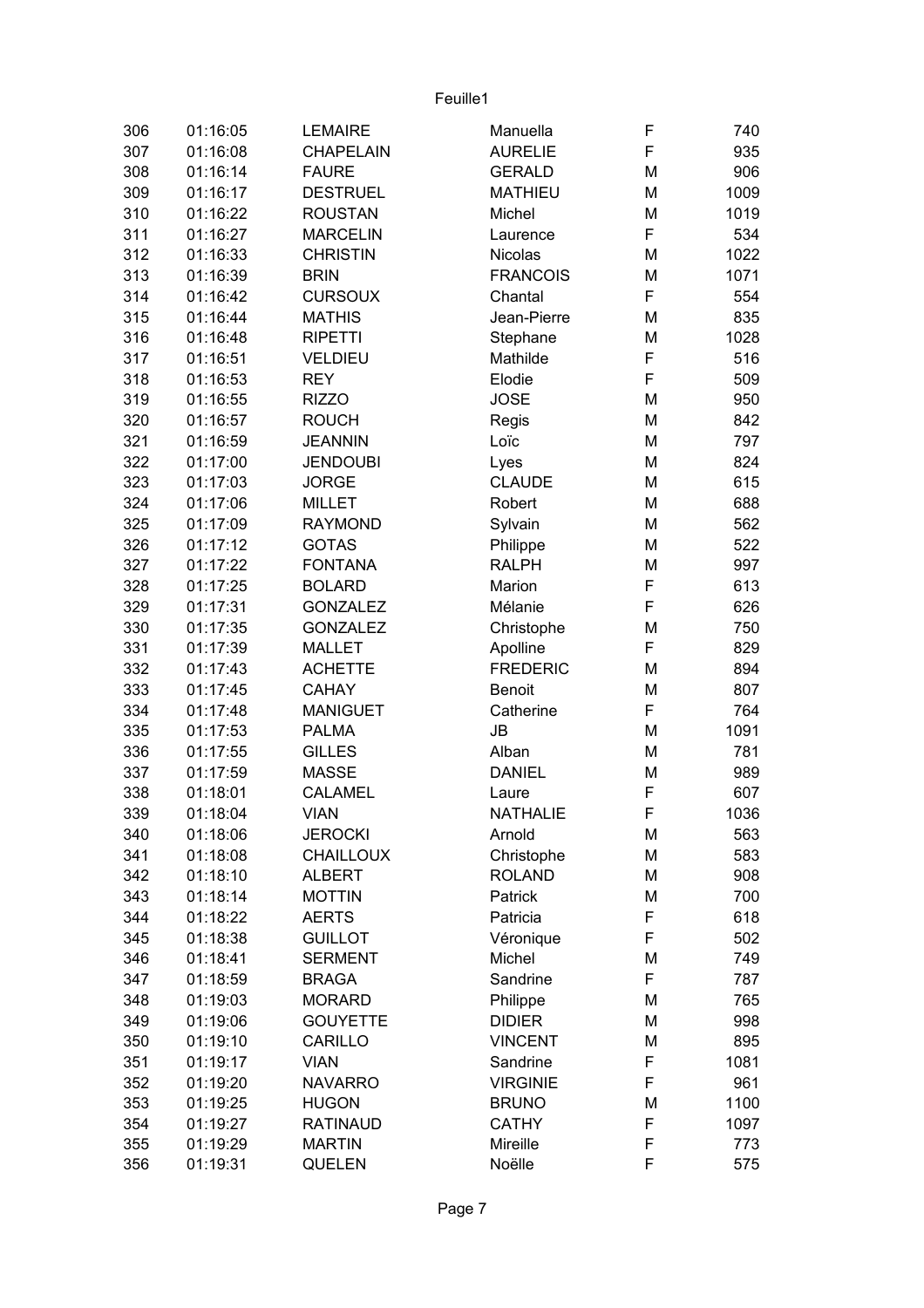| 357 | 01:19:33 | <b>CORTIAL</b>    | Sylvaine         | F | 1063 |
|-----|----------|-------------------|------------------|---|------|
| 358 | 01:19:36 | <b>DELILLE</b>    | <b>Béatrice</b>  | F | 816  |
| 359 | 01:19:41 | <b>HUGUES</b>     | Gilles           | M | 637  |
| 360 | 01:19:44 | <b>RUBIN</b>      | Jacques          | M | 728  |
| 361 | 01:19:47 | <b>BRUSSET</b>    | Frédéric         | M | 561  |
| 362 | 01:19:49 | <b>VELIT</b>      | Catherine        | F | 708  |
| 363 | 01:19:51 | <b>COMIEN</b>     | <b>ANNE</b>      | F | 1049 |
| 364 | 01:19:53 | <b>MOREL</b>      | Christophe       | M | 659  |
| 365 | 01:19:55 | <b>RECCO</b>      | <b>MARINE</b>    | M | 1037 |
| 366 | 01:19:57 | <b>BREMOND</b>    | Olivier          | M | 633  |
| 367 | 01:19:59 | <b>MONNET</b>     | Jeremy           | M | 1078 |
| 368 | 01:20:03 | <b>GERIN</b>      | Marie Jeanne     | F | 716  |
| 369 | 01:20:07 | <b>LOPEZ</b>      | Lauriane         | F | 664  |
| 370 | 01:20:09 | <b>LEVERT</b>     | <b>UGO</b>       | M | 933  |
|     |          |                   |                  |   |      |
| 371 | 01:20:18 | <b>DOUX</b>       | Denis            | M | 629  |
| 372 | 01:20:28 | <b>PREVOT</b>     | Thierry          | M | 800  |
| 373 | 01:20:29 | <b>FIOLETTI</b>   | Xx               | M | 1084 |
| 374 | 01:20:32 | <b>CHOISNET</b>   | <b>NATHALIE</b>  | F | 901  |
| 375 | 01:20:35 | <b>SECO</b>       | Olivier          | M | 653  |
| 376 | 01:20:38 | <b>MELLENDISK</b> | Anne Sophie      | F | 697  |
| 377 | 01:20:41 | <b>DRAPIER</b>    | François         | M | 597  |
| 378 | 01:20:49 | <b>MICHELOT</b>   | Philippe         | M | 602  |
| 379 | 01:20:52 | <b>LATOUR</b>     | Pierre-Joffre    | M | 598  |
| 380 | 01:21:00 | <b>HORARD</b>     | joachim          | M | 645  |
| 381 | 01:21:03 | <b>LAMBERT</b>    | Denis            | M | 753  |
| 382 | 01:21:06 | <b>DELON</b>      | Sophie           | F | 624  |
| 383 | 01:21:10 | <b>BELLIARD</b>   | <b>TEDDY</b>     | M | 1077 |
| 384 | 01:21:15 | <b>BONNET</b>     | <b>PASCAL</b>    | M | 1065 |
| 385 | 01:21:20 | <b>BONFORT</b>    | Christine        | F | 771  |
| 386 | 01:21:30 | <b>BERNARD</b>    | <b>THIERRY</b>   | M | 1087 |
| 387 | 01:21:34 | <b>RESPAUT</b>    | Elodie           | F | 568  |
| 388 | 01:21:37 | <b>SADOULE</b>    | <b>CATHERINE</b> | F | 936  |
| 389 | 01:21:41 | <b>MIRAMBEAU</b>  | Marie            | F | 690  |
| 390 | 01:21:43 | <b>BONNOT</b>     | Virginie         | F | 755  |
| 391 | 01:21:50 | <b>NENZI</b>      | Dominique        | F | 547  |
| 392 | 01:21:52 | <b>CHAMPION</b>   | Sandrine         | F | 612  |
| 393 | 01:21:55 | <b>VEAUDOUR</b>   | Carol            | F | 794  |
| 394 | 01:22:01 | <b>ALLAN</b>      | <b>MAGALIE</b>   | F | 890  |
| 395 | 01:22:03 | COLOMBAUD         | <b>ANA</b>       | F | 880  |
| 396 | 01:22:05 | <b>FEDOU</b>      | <b>DIDIER</b>    | M | 883  |
| 397 | 01:22:08 | <b>PASCAL</b>     | Fabien           | M | 670  |
| 398 | 01:22:12 | SERRANO-FONTOVA   | christelle       | F | 652  |
| 399 | 01:22:14 | <b>PROVANE</b>    | Emilie           | F | 580  |
| 400 | 01:22:17 | <b>JARNY</b>      | Sylvie           | F | 552  |
| 401 | 01:22:22 | <b>HARDY</b>      | Jean Michel      | M | 729  |
| 402 | 01:22:24 | <b>SAILLANT</b>   | <b>FABRICE</b>   | M | 920  |
|     |          |                   |                  |   |      |
| 403 | 01:22:26 | <b>GHILACI</b>    | <b>LINDA</b>     | F | 909  |
| 404 | 01:22:29 | <b>PAZENZIA</b>   | Lionel           | M | 539  |
| 405 | 01:22:33 | <b>LAMBLE</b>     | <b>MARIE</b>     | F | 892  |
| 406 | 01:22:35 | <b>RANGAN</b>     | Audrey           | F | 711  |
| 407 | 01:22:37 | <b>ROCHETTE</b>   | <b>SANDRA</b>    | F | 1011 |
| 408 | 01:22:40 | <b>TEYSSIER</b>   | Julie            | F | 847  |
| 409 | 01:22:45 | <b>ESTABLET</b>   | <b>FREDERIC</b>  | M | 971  |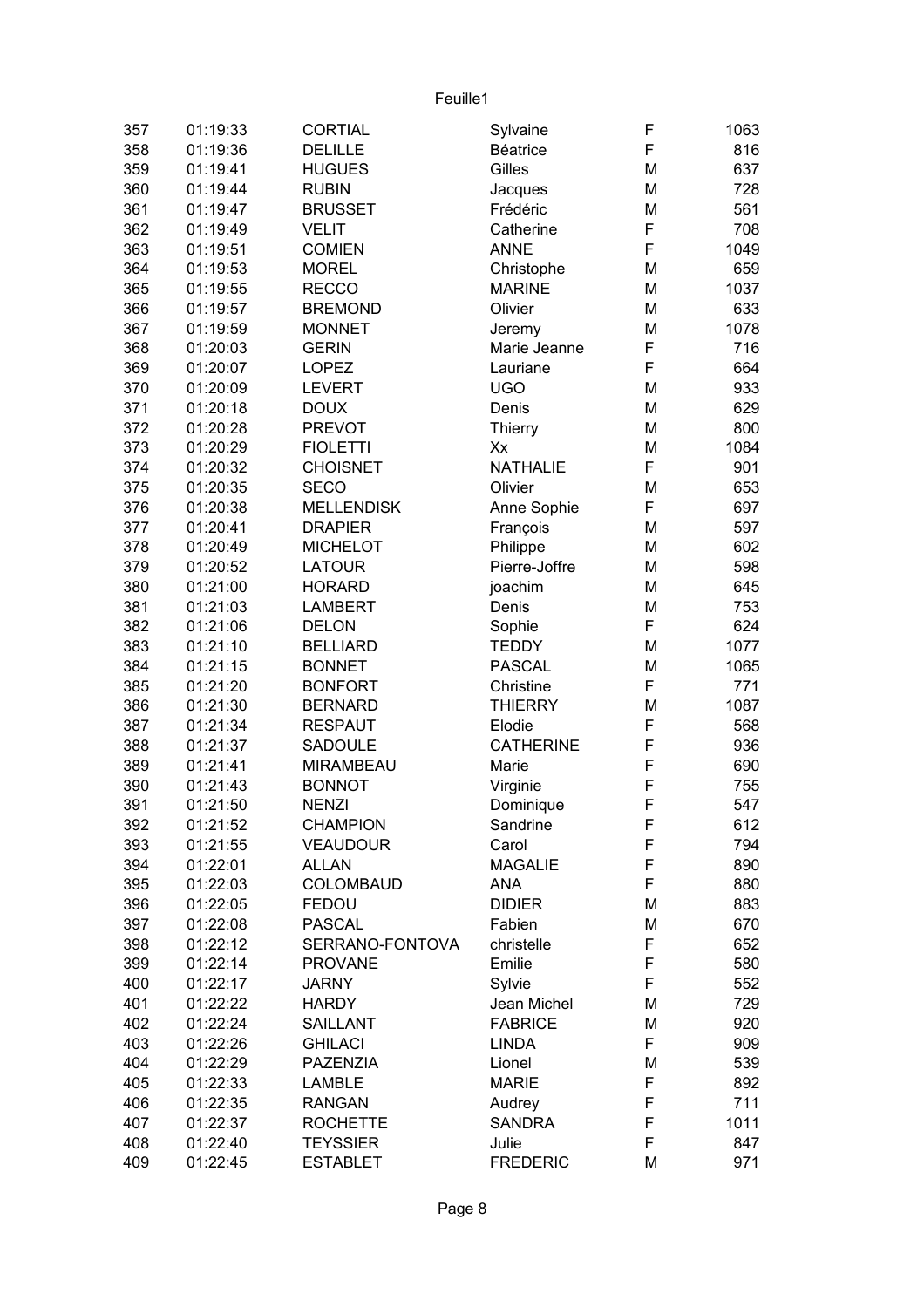| 410 | 01:22:48 | LY                   | dominique         | F | 650  |
|-----|----------|----------------------|-------------------|---|------|
| 411 | 01:22:51 | <b>PAUZES</b>        | Edmond            | M | 712  |
| 412 | 01:23:00 | <b>AMAURY</b>        | <b>NADIA</b>      | F | 1003 |
| 413 | 01:23:02 | <b>MONNIER</b>       | Laurent           | M | 604  |
| 414 | 01:23:04 | <b>DONADILLE</b>     | Marie-Flore       | F | 507  |
| 415 | 01:23:07 | <b>ROUX</b>          | <b>MICKAEL</b>    | M | 853  |
| 416 | 01:23:12 | <b>PIMENTA PIRES</b> | Myriam            | F | 656  |
| 417 | 01:23:15 | <b>GRAS</b>          | <b>CAROLINE</b>   | F | 914  |
| 418 | 01:23:19 | <b>BLANC</b>         | <b>MARIA</b>      | F | 870  |
| 419 | 01:23:21 |                      | Susan             | F | 715  |
|     |          | <b>COCKLEY</b>       |                   |   |      |
| 420 | 01:23:23 | <b>GUEDJ</b>         | <b>THIERRY</b>    | М | 823  |
| 421 | 01:23:31 | <b>HOT</b>           | <b>Bernard</b>    | M | 1016 |
| 422 | 01:23:35 | <b>RIEU</b>          | <b>SEVERINE</b>   | F | 1085 |
| 423 | 01:23:37 | <b>AERTS</b>         | Patrick           | M | 619  |
| 424 | 01:23:38 | <b>BREMER</b>        | Diane             | F | 630  |
| 425 | 01:23:41 | <b>ROUX</b>          | <b>CHRISTELLE</b> | F | 856  |
| 426 | 01:23:46 | <b>CALLOT</b>        | Hélène            | F | 776  |
| 427 | 01:23:49 | <b>LARGAUD</b>       | Virginie          | F | 768  |
| 428 | 01:23:51 | <b>GRUNINGER</b>     | <b>ROBERT</b>     | M | 822  |
| 429 | 01:23:54 | <b>SILVESTRI</b>     | Josiane           | F | 585  |
| 430 | 01:24:00 | <b>RICHARD</b>       | <b>THOMAS</b>     | M | 939  |
| 431 | 01:24:04 | <b>ATHENOUX</b>      | <b>THIERRY</b>    | M | 864  |
| 432 | 01:24:11 | <b>LACROIX</b>       | Damien            | M | 589  |
| 433 | 01:24:22 | <b>TRUBERT</b>       | Catherine         | F | 763  |
| 434 | 01:24:32 | CALMEJANE            | Serge             | Μ | 557  |
| 435 | 01:24:36 | <b>CUEILLE</b>       | <b>Bruno</b>      | M | 757  |
| 436 | 01:24:39 | <b>MOURIES</b>       | Renée             | F | 519  |
| 437 | 01:24:45 | <b>BOUSQUET</b>      | David             | M | 662  |
| 438 | 01:24:52 | <b>OLIVE</b>         | <b>GAELLE</b>     | F | 976  |
| 439 | 01:24:57 | <b>JEAN</b>          | Chantal           | F | 647  |
| 440 | 01:25:03 | L'ASTORINA SOUQUES   | <b>SANDRINE</b>   | F | 904  |
| 441 | 01:25:07 | <b>DE FARIA</b>      | Cathy             | F | 736  |
| 442 | 01:25:11 | <b>PERU</b>          | Marina            | F | 573  |
| 443 | 01:25:31 | <b>FERAUD</b>        | Laurence          | F | 734  |
| 444 | 01:25:41 | <b>SANZ</b>          | Céline            | F | 558  |
| 445 | 01:25:48 | <b>STEENHAUT</b>     | Isabelle          | F | 673  |
| 446 | 01:25:51 | <b>RICHARD</b>       | Alison            | F | 785  |
| 447 | 01:25:57 | <b>BRET</b>          | <b>CLAUDIE</b>    | F | 983  |
| 448 | 01:26:00 | <b>BRULE</b>         | <b>ALEXANDRA</b>  | F | 1089 |
| 449 | 01:26:03 | <b>FRUGOLI</b>       | Michel            | M | 925  |
| 450 | 01:26:06 | <b>LEOST</b>         | <b>SOPHIE</b>     | F | 1086 |
| 451 | 01:26:15 | <b>LACOMBE</b>       | Jean-Michel       | M | 792  |
| 452 | 01:26:33 | <b>MELCHIOR</b>      | <b>STEPHANE</b>   | M | 857  |
| 453 | 01:26:52 | <b>FRAIT</b>         | Maxime            | M | 902  |
| 454 | 01:26:54 | <b>CALVIN</b>        | Robert            | M | 899  |
| 455 | 01:27:05 | MASSOU               | Thomas            | M | 748  |
|     | 01:27:07 | <b>MASSOU</b>        |                   | F | 747  |
| 456 |          |                      | Corinne           |   |      |
| 457 | 01:27:13 | <b>DEVILLE</b>       | <b>CHANTAL</b>    | F | 934  |
| 458 | 01:27:15 | <b>NAVARRO</b>       | <b>JEROME</b>     | M | 1074 |
| 459 | 01:27:17 | <b>GIRAUD</b>        | Marie             | F | 566  |
| 460 | 01:27:20 | <b>DEBONO</b>        | christophe        | M | 815  |
| 461 | 01:27:25 | <b>BERGERON</b>      | <b>MELANIE</b>    | F | 804  |
| 462 | 01:27:29 | <b>TEISSIER</b>      | Norbert           | M | 671  |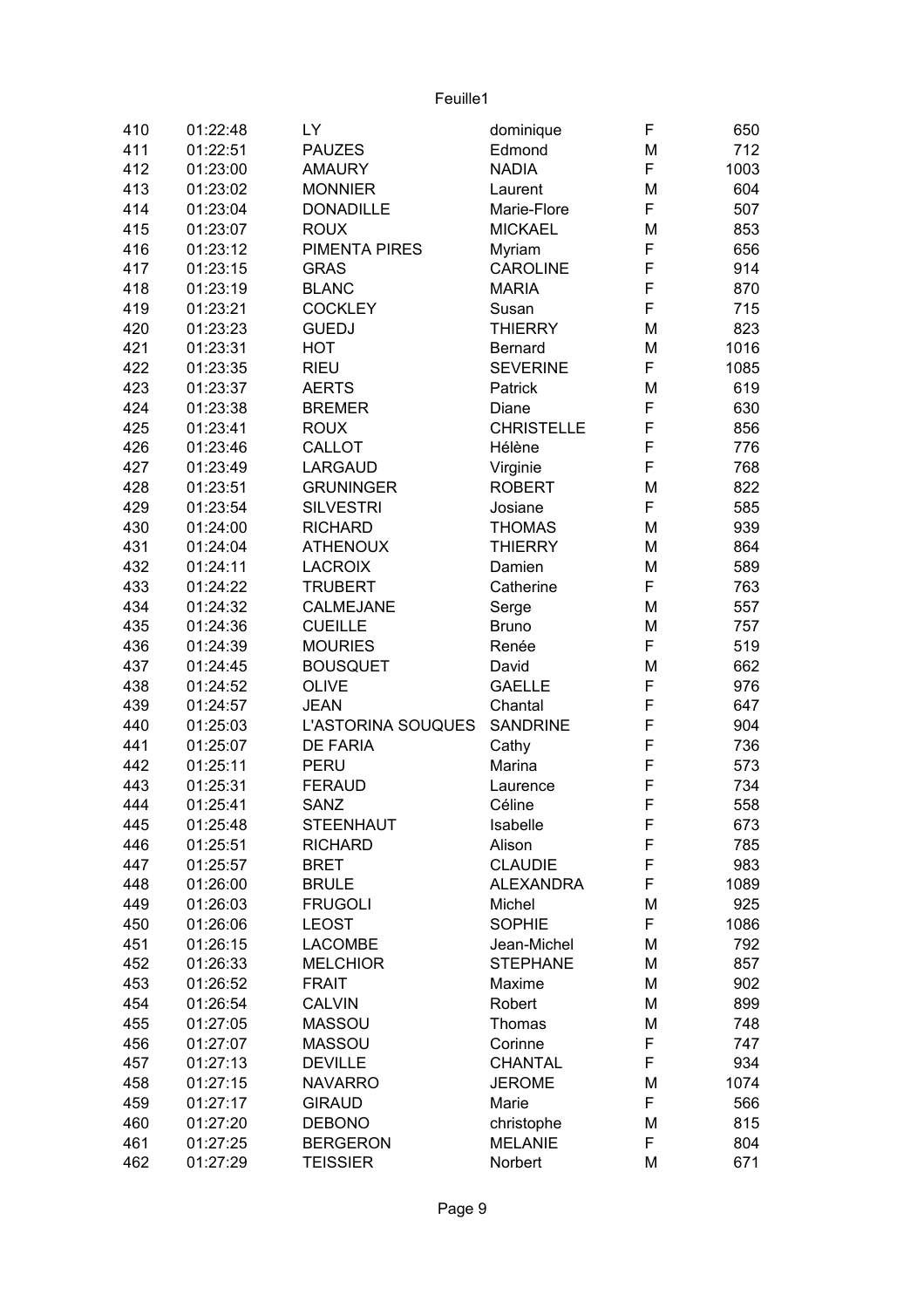| 463 | 01:27:34 | <b>BROSSARD</b>        | Jean-Marie          | M | 542  |
|-----|----------|------------------------|---------------------|---|------|
| 464 | 01:27:39 | <b>DUFAY</b>           | Severine            | F | 767  |
| 465 | 01:27:44 | <b>MANELLI</b>         | Christine           | F | 588  |
| 466 | 01:27:55 | <b>BLANC</b>           | <b>VALERIE</b>      | F | 917  |
| 467 | 01:28:05 | <b>CHANAVAS</b>        | <b>BERENGERE</b>    | F | 995  |
| 468 | 01:28:08 | <b>RONNE</b>           | <b>LAETITIA</b>     | F | 1006 |
| 469 | 01:28:20 | <b>TALLET</b>          | Gérard              | M | 632  |
| 470 | 01:28:23 | <b>GAGNAIRE</b>        | <b>GENEVIEVE</b>    | F | 1058 |
| 471 | 01:28:35 | <b>MESSAGER</b>        | Christel            | F | 791  |
| 472 | 01:28:37 | <b>PEILLER</b>         | <b>ANGELIQUE</b>    | F | 1045 |
| 473 | 01:28:42 | <b>CHIARUGI</b>        | Sophie              | F | 553  |
| 474 | 01:28:50 | <b>DELESTRADE</b>      | Pierre              | M | 1069 |
| 475 | 01:29:01 | <b>BOISSON ECHAITI</b> | <b>Brigitte</b>     | F | 600  |
| 476 | 01:29:14 | <b>HARRIS</b>          | Gaelle              | F | 594  |
|     |          | <b>HAOUCHINE</b>       |                     | F |      |
| 477 | 01:29:19 | <b>MOURIES</b>         | Laetitia            |   | 567  |
| 478 | 01:29:24 |                        | Eric                | M | 520  |
| 479 | 01:29:32 | <b>PRADIER</b>         | <b>PHILIPPE</b>     | M | 915  |
| 480 | 01:29:42 | <b>MAURIZOT</b>        | Marie Jo            | F | 623  |
| 481 | 01:29:58 | <b>BAUD</b>            | Christophe          | M | 685  |
| 482 | 01:30:01 | <b>ALAZARD</b>         | <b>JOSE</b>         | M | 970  |
| 483 | 01:30:32 | <b>CHAMBON</b>         | <b>JEAN YVES</b>    | M | 884  |
| 484 | 01:30:35 | <b>BRESSY</b>          | <b>MARGARET</b>     | F | 1015 |
| 485 | 01:30:37 | <b>RECORDIER</b>       | <b>NOELLE</b>       | F | 1021 |
| 486 | 01:30:40 | <b>MARTIN</b>          | Lionel              | M | 833  |
| 487 | 01:30:53 | <b>CHAMBON</b>         | <b>MICHELE</b>      | F | 881  |
| 488 | 01:30:56 | <b>BOUTELIER</b>       | <b>DIDIER</b>       | M | 1083 |
| 489 | 01:31:02 | <b>PENAUD</b>          | Josette             | F | 677  |
| 490 | 01:31:06 | <b>GREGOIRE</b>        | Marie Luce          | F | 744  |
| 491 | 01:31:15 | <b>CHAVONNET</b>       | Laurent             | M | 770  |
| 492 | 01:31:31 | <b>GASPARINI</b>       | Stéphane            | M | 752  |
| 493 | 01:31:34 | <b>BOUNIOT HOANG</b>   | Claire              | F | 766  |
| 494 | 01:31:38 | <b>MOURIES</b>         | Annie               | F | 799  |
| 495 | 01:31:40 | <b>MOURIES</b>         | Denis               | M | 591  |
| 496 | 01:31:46 | <b>MARTEL</b>          | <b>NELLY</b>        | F | 1034 |
| 497 | 01:31:49 | <b>PEYRE</b>           | Annie               | F | 565  |
| 498 | 01:32:11 | <b>DEFOSSEZ</b>        | Isabelle            | F | 582  |
| 499 | 01:32:18 | <b>SARRAUTE</b>        | Annie               | F | 676  |
| 500 | 01:34:02 | <b>MILLET</b>          | Françoise           | F | 687  |
| 501 | 01:34:07 | <b>MEFFRE</b>          | Olivier             | M | 1072 |
| 502 | 01:34:11 | LE TACON               | <b>HELENE</b>       | F | 913  |
| 503 | 01:34:29 | <b>AMIOT</b>           | Jean Pierre         | M | 745  |
| 504 | 01:34:37 | LUTERAAN               | <b>PHILIPPE</b>     | M | 968  |
| 505 | 01:35:00 | <b>SOLLIER</b>         | Céline              | F | 845  |
| 506 | 01:35:03 | <b>LOPEZ</b>           | Annie-Pierre        | F | 760  |
| 507 | 01:35:25 | <b>FRUGOLI JULIAN</b>  | Lucienne            | F | 928  |
| 508 | 01:35:26 | <b>CARLE</b>           | Christophe          | M | 576  |
| 509 | 01:36:07 | <b>TARDIEU</b>         | Nadine              | F | 718  |
| 510 | 01:36:27 | <b>JOUVAL</b>          | <b>RAYMOND</b>      | M | 1043 |
| 511 | 01:36:35 | <b>DOUX</b>            | Laura               | F | 627  |
| 512 | 01:36:37 | <b>DOUX</b>            | Lise                | F | 628  |
| 513 |          | <b>BOURNETON</b>       | <b>MARIE CLAIRE</b> | F | 977  |
|     | 01:36:44 |                        |                     |   |      |
| 514 | 01:38:06 | <b>QUENIN</b>          | Cécile              | F | 546  |
| 515 | 01:38:41 | <b>REVELON</b>         | Géraldine           | F | 545  |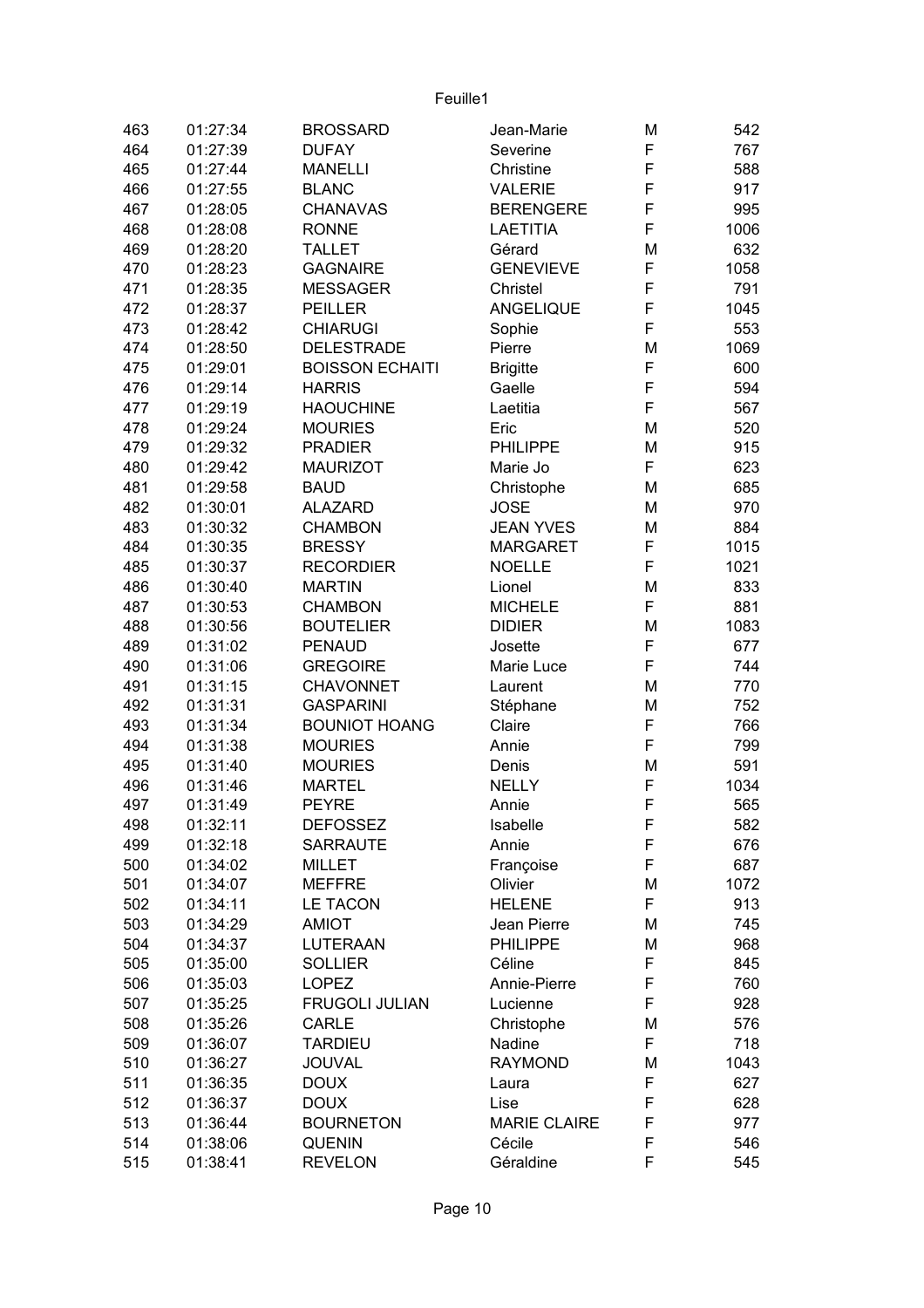| 516 | 01:38:44 | GARRALON         | <b>PHILIPPE</b> | М | 941  |
|-----|----------|------------------|-----------------|---|------|
| 517 | 01:39:20 | <b>MULLER</b>    | Michel          | М | 571  |
| 518 | 01:39:42 | <b>LERRIGO</b>   | Myriam          | F | 577  |
| 519 | 01:39:44 | <b>LERRIGO</b>   | Christophe      | M | 578  |
| 520 | 01:39:48 | <b>TITEUX</b>    | Noémie          | F | 780  |
| 521 | 01:40:39 | <b>PEYRONNET</b> | Magali          | F | 517  |
| 522 | 01:41:10 | <b>PLATON</b>    | Pierre          | М | 783  |
| 523 | 01:41:52 | <b>GUIMET</b>    | Magali          | F | 521  |
| 524 | 01:43:11 | <b>BODEUX</b>    | Chloé           | F | 778  |
| 525 | 01:44:30 | <b>POCHAT</b>    | Cécile          | F | 616  |
| 526 | 01:44:50 | <b>MAUBERT</b>   | <b>CAMILLE</b>  | F | 1039 |
| 527 | 01:45:10 | <b>ALBERTINI</b> | <b>COLINE</b>   | F | 1002 |
| 528 | 01:45:14 | <b>OLIVES</b>    | <b>GISELE</b>   | F | 996  |
| 529 | 01:49:54 | <b>THOMAS</b>    | Laure           | F | 538  |
| 530 | 01:51:34 | <b>VALENTE</b>   | <b>LYNE</b>     | F | 1095 |
| 531 | 02:02:37 | <b>MARTEL</b>    | Geneviève       | F | 832  |
| 532 | 02:10:53 | <b>CHABAUD</b>   | <b>AIMON</b>    | M | 868  |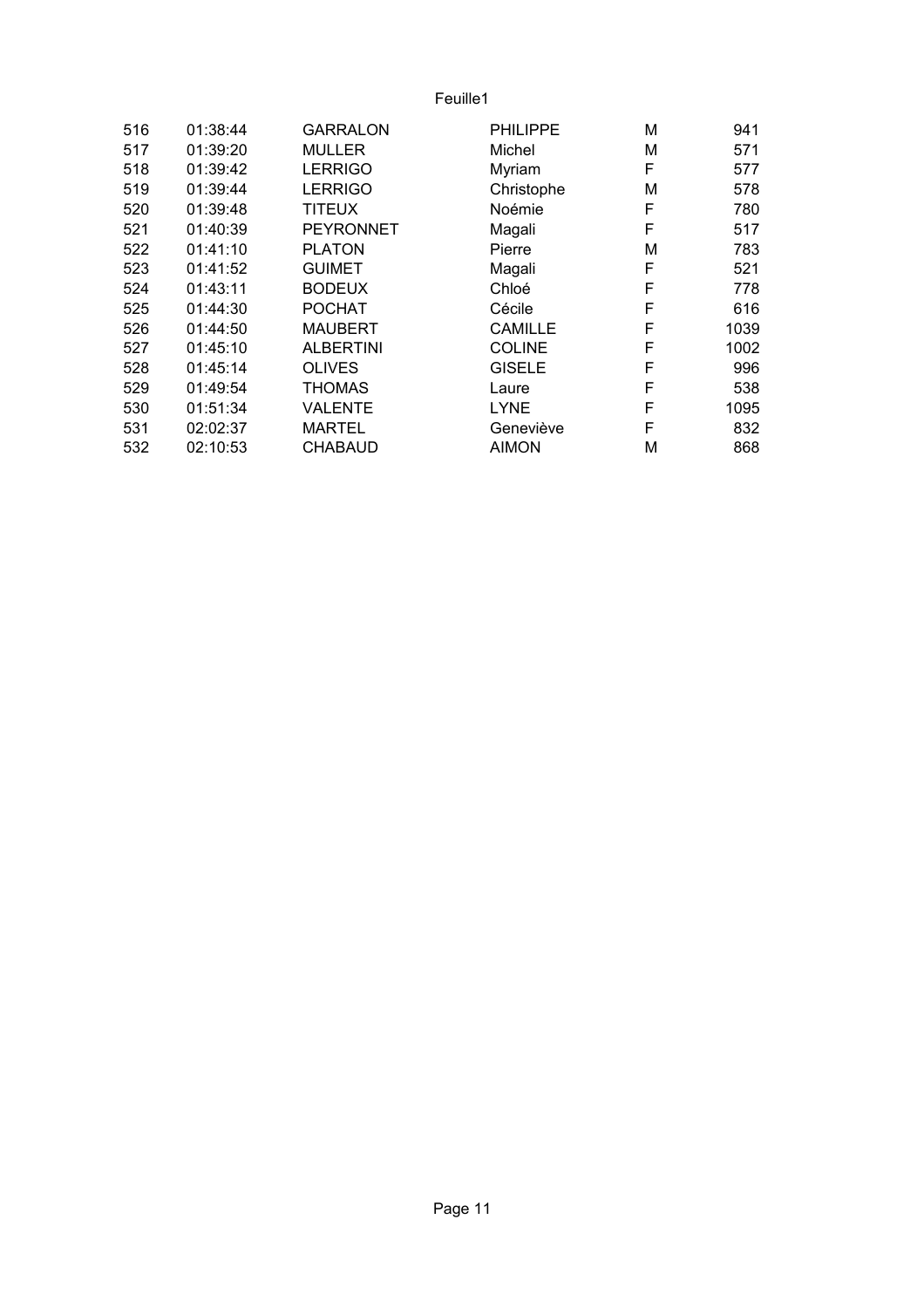| <b>SE</b><br><b>GENDARMERIE</b><br>1<br>1<br><b>SE</b><br><b>TEAM COINS SECRETS</b><br>$\overline{2}$<br><b>SE</b><br>3<br><b>ASVBC</b><br>JU<br><b>COMBES ET CRETES</b><br>1<br><b>SE</b><br><b>BCI</b><br>4<br>1<br><b>SE</b><br>5<br><b>SE</b><br>6<br>$\overline{2}$<br>CS AMA<br>3<br>LA FOULEE CUGNADEMIC<br><b>SE</b><br>$\overline{7}$<br><b>TEAM TOORAID</b><br>MISTRAL TRIATH'CLUB ORANGE<br>1<br><b>UAC</b><br>8<br>$\overline{2}$<br>4<br><b>ACEP VALREAS</b><br><b>SE</b><br><b>FOULEE DES SORGUES</b><br>9<br>16<br><b>SE</b><br><b>GALOPANTS DE CAUMONT</b><br>10<br>18<br><b>UAC</b><br>1<br><b>SORGUES TRIATHLON</b><br>5<br>19<br><b>SORGUES TRIATHLON</b><br>6<br>20<br><b>SE</b><br><b>TEAM OPLM</b><br>11<br>21<br><b>JC PORTOIS</b><br>$\overline{7}$<br>22<br><b>SE</b><br>12<br>23<br><b>SE</b><br>13<br>24<br><b>SE</b><br>14<br>AS CAVAILLON<br>25<br>JU<br>ventoux triathlon club<br>2<br>26<br>3<br>27<br><b>ACST</b><br><b>SE</b><br><b>C'APT'HEURS 84</b><br>15<br>28<br>CA<br>$\overline{2}$<br>29<br><b>SE</b><br><b>UAC</b><br>16<br>30<br><b>SE</b><br><b>UAHV BOLLENE</b><br>17<br>31<br>32<br>4<br>33<br><b>CS AMA</b><br>5<br>V <sub>1</sub><br><b>BMA</b><br>8<br>V <sub>1</sub><br>9<br><b>COSSLMA</b><br>35<br>V <sub>1</sub><br><b>COSSLMA</b><br>10<br>V <sub>2</sub><br><b>TEAM RENAGE</b><br>6<br><b>SE</b><br>addictiv cyclo<br>38<br>18<br><b>SE</b><br>AVIGNON LE PONTET TRIATHLON<br>19<br>39<br>V <sub>1</sub><br>FOULEE DU CHASSELAS<br>11<br><b>SE</b><br>20<br><b>SE</b><br><b>TEAM OPLM</b><br>21<br><b>SE</b><br>22<br>43<br><b>SE</b><br>23<br>44<br><b>SE</b><br><b>TEAM OPLM</b><br>24<br>45<br>V <sub>2</sub><br>LESFONDUSTRAIL<br>46<br>$\overline{7}$<br><b>SE</b><br>AVIGNON LE PONTET TRIATHLON<br>25<br>12 |                | Abbrev. Catégorie Club |                        | Clt par Cat. Clt par Sexe |
|---------------------------------------------------------------------------------------------------------------------------------------------------------------------------------------------------------------------------------------------------------------------------------------------------------------------------------------------------------------------------------------------------------------------------------------------------------------------------------------------------------------------------------------------------------------------------------------------------------------------------------------------------------------------------------------------------------------------------------------------------------------------------------------------------------------------------------------------------------------------------------------------------------------------------------------------------------------------------------------------------------------------------------------------------------------------------------------------------------------------------------------------------------------------------------------------------------------------------------------------------------------------------------------------------------------------------------------------------------------------------------------------------------------------------------------------------------------------------------------------------------------------------------------------------------------------------------------------------------------------------------------------------------------------------------------------------------------------------------------------------------------------------|----------------|------------------------|------------------------|---------------------------|
| V <sub>1</sub><br>V <sub>1</sub><br>V <sub>1</sub><br>V <sub>2</sub><br><b>SE</b><br>V <sub>2</sub><br>V <sub>1</sub><br>CA<br>V <sub>1</sub><br>V <sub>1</sub><br>V <sub>1</sub><br>V <sub>2</sub><br>V <sub>2</sub><br>V <sub>2</sub>                                                                                                                                                                                                                                                                                                                                                                                                                                                                                                                                                                                                                                                                                                                                                                                                                                                                                                                                                                                                                                                                                                                                                                                                                                                                                                                                                                                                                                                                                                                                   |                |                        |                        |                           |
|                                                                                                                                                                                                                                                                                                                                                                                                                                                                                                                                                                                                                                                                                                                                                                                                                                                                                                                                                                                                                                                                                                                                                                                                                                                                                                                                                                                                                                                                                                                                                                                                                                                                                                                                                                           |                |                        |                        | $\overline{2}$            |
|                                                                                                                                                                                                                                                                                                                                                                                                                                                                                                                                                                                                                                                                                                                                                                                                                                                                                                                                                                                                                                                                                                                                                                                                                                                                                                                                                                                                                                                                                                                                                                                                                                                                                                                                                                           |                |                        |                        | 3                         |
|                                                                                                                                                                                                                                                                                                                                                                                                                                                                                                                                                                                                                                                                                                                                                                                                                                                                                                                                                                                                                                                                                                                                                                                                                                                                                                                                                                                                                                                                                                                                                                                                                                                                                                                                                                           |                |                        |                        | $\overline{\mathbf{4}}$   |
|                                                                                                                                                                                                                                                                                                                                                                                                                                                                                                                                                                                                                                                                                                                                                                                                                                                                                                                                                                                                                                                                                                                                                                                                                                                                                                                                                                                                                                                                                                                                                                                                                                                                                                                                                                           |                |                        |                        | 5                         |
|                                                                                                                                                                                                                                                                                                                                                                                                                                                                                                                                                                                                                                                                                                                                                                                                                                                                                                                                                                                                                                                                                                                                                                                                                                                                                                                                                                                                                                                                                                                                                                                                                                                                                                                                                                           |                |                        |                        | 6                         |
|                                                                                                                                                                                                                                                                                                                                                                                                                                                                                                                                                                                                                                                                                                                                                                                                                                                                                                                                                                                                                                                                                                                                                                                                                                                                                                                                                                                                                                                                                                                                                                                                                                                                                                                                                                           |                |                        |                        | $\overline{7}$            |
|                                                                                                                                                                                                                                                                                                                                                                                                                                                                                                                                                                                                                                                                                                                                                                                                                                                                                                                                                                                                                                                                                                                                                                                                                                                                                                                                                                                                                                                                                                                                                                                                                                                                                                                                                                           |                |                        |                        | 8                         |
|                                                                                                                                                                                                                                                                                                                                                                                                                                                                                                                                                                                                                                                                                                                                                                                                                                                                                                                                                                                                                                                                                                                                                                                                                                                                                                                                                                                                                                                                                                                                                                                                                                                                                                                                                                           |                |                        |                        | 9                         |
|                                                                                                                                                                                                                                                                                                                                                                                                                                                                                                                                                                                                                                                                                                                                                                                                                                                                                                                                                                                                                                                                                                                                                                                                                                                                                                                                                                                                                                                                                                                                                                                                                                                                                                                                                                           |                |                        |                        | 10                        |
|                                                                                                                                                                                                                                                                                                                                                                                                                                                                                                                                                                                                                                                                                                                                                                                                                                                                                                                                                                                                                                                                                                                                                                                                                                                                                                                                                                                                                                                                                                                                                                                                                                                                                                                                                                           |                |                        |                        | 11                        |
|                                                                                                                                                                                                                                                                                                                                                                                                                                                                                                                                                                                                                                                                                                                                                                                                                                                                                                                                                                                                                                                                                                                                                                                                                                                                                                                                                                                                                                                                                                                                                                                                                                                                                                                                                                           |                |                        |                        | 12                        |
|                                                                                                                                                                                                                                                                                                                                                                                                                                                                                                                                                                                                                                                                                                                                                                                                                                                                                                                                                                                                                                                                                                                                                                                                                                                                                                                                                                                                                                                                                                                                                                                                                                                                                                                                                                           |                |                        |                        | 13                        |
|                                                                                                                                                                                                                                                                                                                                                                                                                                                                                                                                                                                                                                                                                                                                                                                                                                                                                                                                                                                                                                                                                                                                                                                                                                                                                                                                                                                                                                                                                                                                                                                                                                                                                                                                                                           |                |                        |                        | 14                        |
|                                                                                                                                                                                                                                                                                                                                                                                                                                                                                                                                                                                                                                                                                                                                                                                                                                                                                                                                                                                                                                                                                                                                                                                                                                                                                                                                                                                                                                                                                                                                                                                                                                                                                                                                                                           |                |                        |                        | 15                        |
|                                                                                                                                                                                                                                                                                                                                                                                                                                                                                                                                                                                                                                                                                                                                                                                                                                                                                                                                                                                                                                                                                                                                                                                                                                                                                                                                                                                                                                                                                                                                                                                                                                                                                                                                                                           |                |                        |                        |                           |
|                                                                                                                                                                                                                                                                                                                                                                                                                                                                                                                                                                                                                                                                                                                                                                                                                                                                                                                                                                                                                                                                                                                                                                                                                                                                                                                                                                                                                                                                                                                                                                                                                                                                                                                                                                           |                |                        |                        | 17                        |
|                                                                                                                                                                                                                                                                                                                                                                                                                                                                                                                                                                                                                                                                                                                                                                                                                                                                                                                                                                                                                                                                                                                                                                                                                                                                                                                                                                                                                                                                                                                                                                                                                                                                                                                                                                           |                |                        |                        |                           |
|                                                                                                                                                                                                                                                                                                                                                                                                                                                                                                                                                                                                                                                                                                                                                                                                                                                                                                                                                                                                                                                                                                                                                                                                                                                                                                                                                                                                                                                                                                                                                                                                                                                                                                                                                                           |                |                        |                        |                           |
|                                                                                                                                                                                                                                                                                                                                                                                                                                                                                                                                                                                                                                                                                                                                                                                                                                                                                                                                                                                                                                                                                                                                                                                                                                                                                                                                                                                                                                                                                                                                                                                                                                                                                                                                                                           |                |                        |                        |                           |
|                                                                                                                                                                                                                                                                                                                                                                                                                                                                                                                                                                                                                                                                                                                                                                                                                                                                                                                                                                                                                                                                                                                                                                                                                                                                                                                                                                                                                                                                                                                                                                                                                                                                                                                                                                           |                |                        |                        |                           |
|                                                                                                                                                                                                                                                                                                                                                                                                                                                                                                                                                                                                                                                                                                                                                                                                                                                                                                                                                                                                                                                                                                                                                                                                                                                                                                                                                                                                                                                                                                                                                                                                                                                                                                                                                                           |                |                        |                        |                           |
|                                                                                                                                                                                                                                                                                                                                                                                                                                                                                                                                                                                                                                                                                                                                                                                                                                                                                                                                                                                                                                                                                                                                                                                                                                                                                                                                                                                                                                                                                                                                                                                                                                                                                                                                                                           |                |                        |                        |                           |
|                                                                                                                                                                                                                                                                                                                                                                                                                                                                                                                                                                                                                                                                                                                                                                                                                                                                                                                                                                                                                                                                                                                                                                                                                                                                                                                                                                                                                                                                                                                                                                                                                                                                                                                                                                           |                |                        |                        |                           |
|                                                                                                                                                                                                                                                                                                                                                                                                                                                                                                                                                                                                                                                                                                                                                                                                                                                                                                                                                                                                                                                                                                                                                                                                                                                                                                                                                                                                                                                                                                                                                                                                                                                                                                                                                                           |                |                        |                        |                           |
|                                                                                                                                                                                                                                                                                                                                                                                                                                                                                                                                                                                                                                                                                                                                                                                                                                                                                                                                                                                                                                                                                                                                                                                                                                                                                                                                                                                                                                                                                                                                                                                                                                                                                                                                                                           |                |                        |                        |                           |
|                                                                                                                                                                                                                                                                                                                                                                                                                                                                                                                                                                                                                                                                                                                                                                                                                                                                                                                                                                                                                                                                                                                                                                                                                                                                                                                                                                                                                                                                                                                                                                                                                                                                                                                                                                           |                |                        |                        |                           |
|                                                                                                                                                                                                                                                                                                                                                                                                                                                                                                                                                                                                                                                                                                                                                                                                                                                                                                                                                                                                                                                                                                                                                                                                                                                                                                                                                                                                                                                                                                                                                                                                                                                                                                                                                                           |                |                        |                        |                           |
|                                                                                                                                                                                                                                                                                                                                                                                                                                                                                                                                                                                                                                                                                                                                                                                                                                                                                                                                                                                                                                                                                                                                                                                                                                                                                                                                                                                                                                                                                                                                                                                                                                                                                                                                                                           |                |                        |                        |                           |
|                                                                                                                                                                                                                                                                                                                                                                                                                                                                                                                                                                                                                                                                                                                                                                                                                                                                                                                                                                                                                                                                                                                                                                                                                                                                                                                                                                                                                                                                                                                                                                                                                                                                                                                                                                           |                |                        |                        |                           |
|                                                                                                                                                                                                                                                                                                                                                                                                                                                                                                                                                                                                                                                                                                                                                                                                                                                                                                                                                                                                                                                                                                                                                                                                                                                                                                                                                                                                                                                                                                                                                                                                                                                                                                                                                                           |                |                        |                        |                           |
|                                                                                                                                                                                                                                                                                                                                                                                                                                                                                                                                                                                                                                                                                                                                                                                                                                                                                                                                                                                                                                                                                                                                                                                                                                                                                                                                                                                                                                                                                                                                                                                                                                                                                                                                                                           |                |                        |                        |                           |
|                                                                                                                                                                                                                                                                                                                                                                                                                                                                                                                                                                                                                                                                                                                                                                                                                                                                                                                                                                                                                                                                                                                                                                                                                                                                                                                                                                                                                                                                                                                                                                                                                                                                                                                                                                           |                |                        |                        |                           |
|                                                                                                                                                                                                                                                                                                                                                                                                                                                                                                                                                                                                                                                                                                                                                                                                                                                                                                                                                                                                                                                                                                                                                                                                                                                                                                                                                                                                                                                                                                                                                                                                                                                                                                                                                                           |                |                        |                        | 34                        |
|                                                                                                                                                                                                                                                                                                                                                                                                                                                                                                                                                                                                                                                                                                                                                                                                                                                                                                                                                                                                                                                                                                                                                                                                                                                                                                                                                                                                                                                                                                                                                                                                                                                                                                                                                                           |                |                        |                        |                           |
|                                                                                                                                                                                                                                                                                                                                                                                                                                                                                                                                                                                                                                                                                                                                                                                                                                                                                                                                                                                                                                                                                                                                                                                                                                                                                                                                                                                                                                                                                                                                                                                                                                                                                                                                                                           |                |                        |                        | 36                        |
|                                                                                                                                                                                                                                                                                                                                                                                                                                                                                                                                                                                                                                                                                                                                                                                                                                                                                                                                                                                                                                                                                                                                                                                                                                                                                                                                                                                                                                                                                                                                                                                                                                                                                                                                                                           |                |                        |                        | 37                        |
|                                                                                                                                                                                                                                                                                                                                                                                                                                                                                                                                                                                                                                                                                                                                                                                                                                                                                                                                                                                                                                                                                                                                                                                                                                                                                                                                                                                                                                                                                                                                                                                                                                                                                                                                                                           |                |                        |                        |                           |
|                                                                                                                                                                                                                                                                                                                                                                                                                                                                                                                                                                                                                                                                                                                                                                                                                                                                                                                                                                                                                                                                                                                                                                                                                                                                                                                                                                                                                                                                                                                                                                                                                                                                                                                                                                           |                |                        |                        |                           |
|                                                                                                                                                                                                                                                                                                                                                                                                                                                                                                                                                                                                                                                                                                                                                                                                                                                                                                                                                                                                                                                                                                                                                                                                                                                                                                                                                                                                                                                                                                                                                                                                                                                                                                                                                                           |                |                        |                        | 40                        |
|                                                                                                                                                                                                                                                                                                                                                                                                                                                                                                                                                                                                                                                                                                                                                                                                                                                                                                                                                                                                                                                                                                                                                                                                                                                                                                                                                                                                                                                                                                                                                                                                                                                                                                                                                                           |                |                        |                        | 41                        |
|                                                                                                                                                                                                                                                                                                                                                                                                                                                                                                                                                                                                                                                                                                                                                                                                                                                                                                                                                                                                                                                                                                                                                                                                                                                                                                                                                                                                                                                                                                                                                                                                                                                                                                                                                                           |                |                        |                        | 42                        |
|                                                                                                                                                                                                                                                                                                                                                                                                                                                                                                                                                                                                                                                                                                                                                                                                                                                                                                                                                                                                                                                                                                                                                                                                                                                                                                                                                                                                                                                                                                                                                                                                                                                                                                                                                                           |                |                        |                        |                           |
|                                                                                                                                                                                                                                                                                                                                                                                                                                                                                                                                                                                                                                                                                                                                                                                                                                                                                                                                                                                                                                                                                                                                                                                                                                                                                                                                                                                                                                                                                                                                                                                                                                                                                                                                                                           |                |                        |                        |                           |
|                                                                                                                                                                                                                                                                                                                                                                                                                                                                                                                                                                                                                                                                                                                                                                                                                                                                                                                                                                                                                                                                                                                                                                                                                                                                                                                                                                                                                                                                                                                                                                                                                                                                                                                                                                           |                |                        |                        |                           |
|                                                                                                                                                                                                                                                                                                                                                                                                                                                                                                                                                                                                                                                                                                                                                                                                                                                                                                                                                                                                                                                                                                                                                                                                                                                                                                                                                                                                                                                                                                                                                                                                                                                                                                                                                                           |                |                        |                        |                           |
|                                                                                                                                                                                                                                                                                                                                                                                                                                                                                                                                                                                                                                                                                                                                                                                                                                                                                                                                                                                                                                                                                                                                                                                                                                                                                                                                                                                                                                                                                                                                                                                                                                                                                                                                                                           |                |                        |                        | 47                        |
|                                                                                                                                                                                                                                                                                                                                                                                                                                                                                                                                                                                                                                                                                                                                                                                                                                                                                                                                                                                                                                                                                                                                                                                                                                                                                                                                                                                                                                                                                                                                                                                                                                                                                                                                                                           | V <sub>1</sub> |                        | <b>COURIR A CAROMB</b> | 48                        |
| SEMELLES DE PLOMB<br>V <sub>1</sub><br>13                                                                                                                                                                                                                                                                                                                                                                                                                                                                                                                                                                                                                                                                                                                                                                                                                                                                                                                                                                                                                                                                                                                                                                                                                                                                                                                                                                                                                                                                                                                                                                                                                                                                                                                                 |                |                        |                        | 49                        |
| V <sub>1</sub><br><b>ASPTT CARPENTRAS</b><br>14                                                                                                                                                                                                                                                                                                                                                                                                                                                                                                                                                                                                                                                                                                                                                                                                                                                                                                                                                                                                                                                                                                                                                                                                                                                                                                                                                                                                                                                                                                                                                                                                                                                                                                                           |                |                        |                        | 50                        |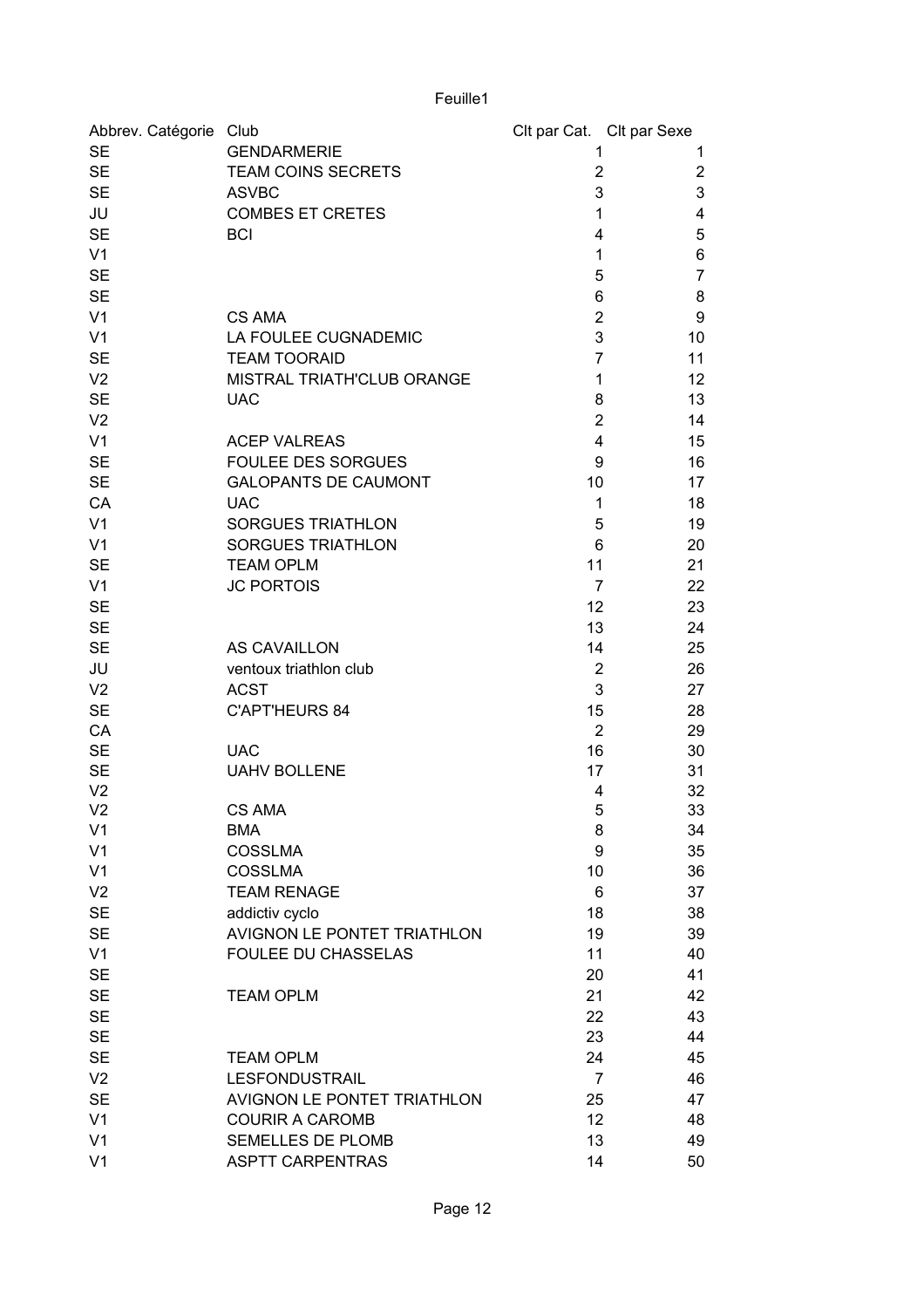| V <sub>1</sub> | <b>D'FOULEE</b>            | 15             | 51                   |
|----------------|----------------------------|----------------|----------------------|
| V3             |                            | $\mathbf{1}$   | 52                   |
| V <sub>1</sub> | <b>UAC</b>                 | 16             | 53                   |
| V <sub>1</sub> | <b>ESPRIT TOUT TERRAIN</b> | 17             | 54                   |
| V <sub>2</sub> | <b>UAC</b>                 | 8              | 55                   |
| <b>SE</b>      |                            | 26             | 56                   |
| <b>SE</b>      |                            | 27             | 57                   |
| V <sub>1</sub> | <b>FOULEE DES SORGUES</b>  | 18             | 58                   |
| V <sub>1</sub> | LES MOLLETS PETILLANTS     | 19             | 59                   |
| V <sub>2</sub> |                            | 9              | 60                   |
| V <sub>1</sub> | <b>VENTOUX TRAIL CLUB</b>  | 20             | 61                   |
| <b>SE</b>      |                            | 28             | 62                   |
| <b>SE</b>      |                            | 29             | 63                   |
| <b>SE</b>      | <b>AS CAVAILLON</b>        | 30             | 64                   |
| V <sub>1</sub> |                            | 21             | 65                   |
| <b>SE</b>      |                            | 31             | 66                   |
| <b>SE</b>      |                            | 32             | 67                   |
| V <sub>1</sub> | CAP BOLLENE                | 22             | 68                   |
| V <sub>2</sub> | <b>FOULEE CASTELPAPALE</b> | 10             | 69                   |
| V <sub>2</sub> |                            | 11             | 70                   |
| V <sub>1</sub> | LES MOLLETS PETILLANTS     | 23             | 71                   |
| V <sub>1</sub> | <b>ASPTT CARPENTRAS</b>    | 24             | 72                   |
| V <sub>1</sub> |                            | 25             | 73                   |
| <b>SE</b>      |                            | 33             | 74                   |
| V <sub>2</sub> | FOULEE CASTELPAPALE        | 12             | 75                   |
| <b>SE</b>      | <b>COSSLMA</b>             | 34             | 76                   |
| V <sub>1</sub> |                            | 26             | 77                   |
| V <sub>1</sub> |                            | 27             | 78                   |
| <b>SE</b>      |                            | $\mathbf 1$    | $\mathbf{1}$         |
| <b>SE</b>      |                            | 35             |                      |
| V <sub>1</sub> |                            |                | 79<br>$\overline{2}$ |
|                |                            | 1              |                      |
| V <sub>2</sub> | <b>CS AMA</b>              | 13             | 80                   |
| V3             |                            | $\overline{2}$ | 81                   |
| <b>SE</b>      |                            | 36             | 82                   |
| V <sub>1</sub> | <b>RSA</b>                 | 28             | 83                   |
| V <sub>1</sub> |                            | 29             | 84                   |
| V <sub>2</sub> | FOULEE DU CHASSELAS        | 14             | 85                   |
| <b>SE</b>      | <b>FOULEE DES SORGUES</b>  | $\overline{2}$ | 3                    |
| <b>SE</b>      | <b>C'APT'HEURS 84</b>      | 3              | 4                    |
| V <sub>1</sub> |                            | 30             | 86                   |
| <b>SE</b>      |                            | 37             | 87                   |
| <b>SE</b>      |                            | 38             | 88                   |
| V3             |                            | 3              | 89                   |
| V <sub>1</sub> |                            | 31             | 90                   |
| V <sub>1</sub> | AC BEAUMES DE VENISE       | 32             | 91                   |
| <b>SE</b>      |                            | 39             | 92                   |
| <b>SE</b>      |                            | 40             | 93                   |
| V <sub>1</sub> | <b>UAHV BOLLENE</b>        | 33             | 94                   |
| <b>SE</b>      | <b>TEAM OPLM</b>           | 4              | 5                    |
| ES             |                            | 1              | 95                   |
| V <sub>1</sub> | <b>ASSPA</b>               | 34             | 96                   |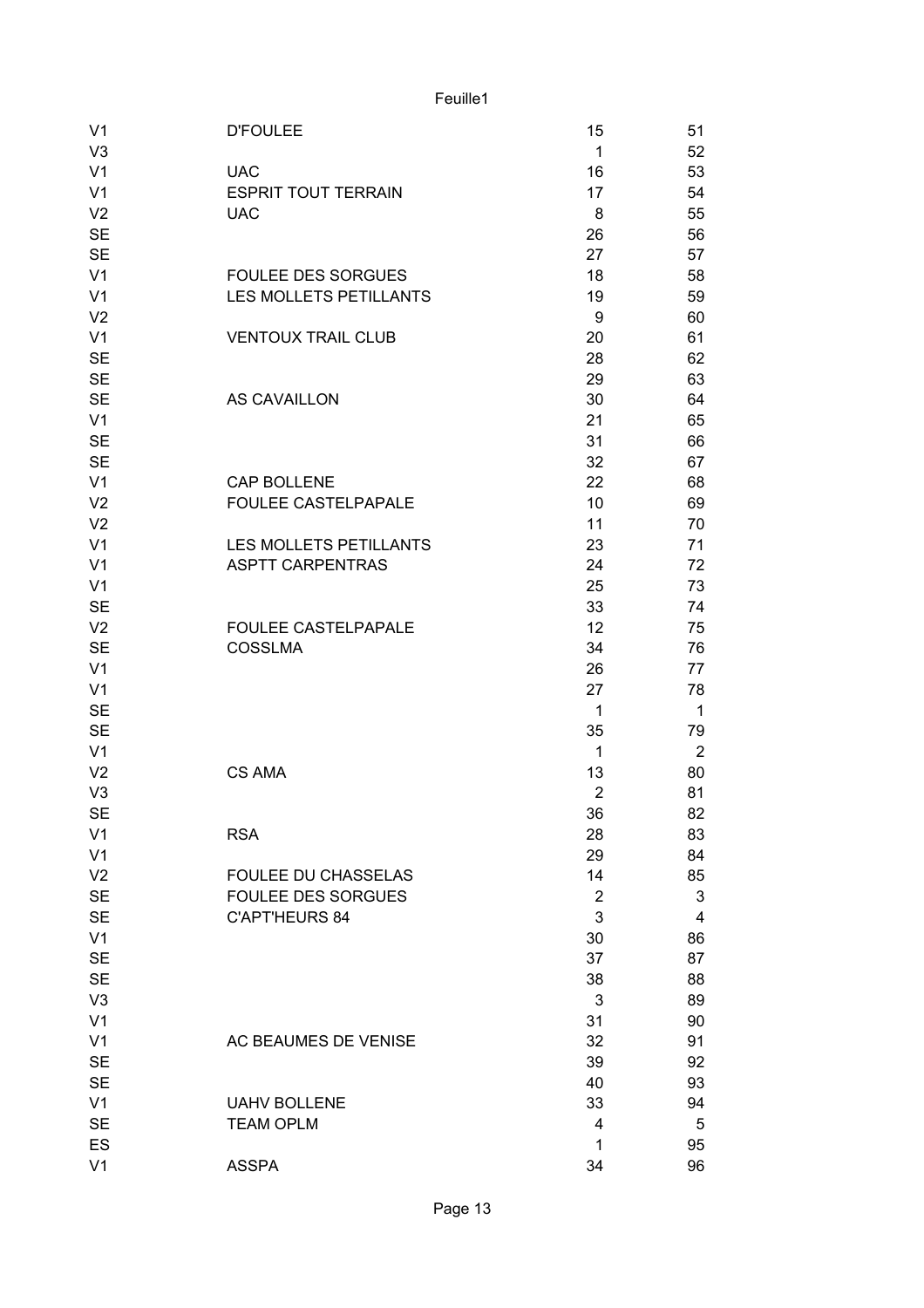| CA             |                               | 3              | 97             |
|----------------|-------------------------------|----------------|----------------|
| V <sub>2</sub> | <b>COMBES ET CRETES</b>       | 15             | 98             |
| V <sub>2</sub> | <b>AC LANCON</b>              | 16             | 99             |
| <b>SE</b>      | SEMELLES DE PLOMB             | 5              | 6              |
| V <sub>1</sub> |                               | 35             | 100            |
| V <sub>1</sub> | <b>VENTOUX TRI CARPENTRAS</b> | 36             | 101            |
| V <sub>1</sub> |                               | 37             | 102            |
| <b>SE</b>      | <b>RSA</b>                    | 41             | 103            |
| V <sub>1</sub> | <b>ACEP VALREAS</b>           | $\overline{2}$ | $\overline{7}$ |
| V <sub>1</sub> |                               | 38             | 104            |
| <b>SE</b>      | <b>FOULEE VEDENAISE</b>       | 42             | 105            |
| V <sub>2</sub> | <b>UAHV BOLLENE</b>           | 17             | 106            |
| V <sub>1</sub> | <b>FOULEE VEDENAISE</b>       | 3              | 8              |
| V <sub>1</sub> | <b>COSSLMA</b>                | 39             | 107            |
| <b>SE</b>      | <b>RSA</b>                    | 43             | 108            |
| <b>SE</b>      | <b>TEAM OPLM</b>              | 44             | 109            |
| <b>SE</b>      |                               | 6              | 9              |
| V <sub>1</sub> | <b>COMBES ET CRETES</b>       | 4              | 10             |
| V <sub>2</sub> | <b>COURIR A MORIERES</b>      | 18             | 110            |
| <b>SE</b>      | <b>BCI</b>                    | $\overline{7}$ | 11             |
| V <sub>2</sub> | <b>VENTOUX TRAIL CLUB</b>     | 19             | 111            |
| <b>SE</b>      |                               | 45             | 112            |
| <b>SE</b>      | <b>CAP BOLLENE</b>            | 46             | 113            |
| V <sub>1</sub> | VELO CLUB LA POMME MARSEILLE  | 40             | 114            |
| V <sub>2</sub> |                               | 20             |                |
|                |                               |                | 115            |
| V <sub>2</sub> |                               | 21             | 116            |
| <b>SE</b>      | CS AMA                        | 8              | 12             |
| V <sub>1</sub> | <b>ACEP VALREAS</b>           | 41             | 117            |
| V <sub>1</sub> |                               | 42             | 118            |
| V <sub>1</sub> |                               | 5              | 13             |
| V <sub>1</sub> |                               | 43             | 119            |
| V <sub>2</sub> | <b>UAC</b>                    | 22             | 120            |
| V <sub>1</sub> | <b>RSA</b>                    | 44             | 121            |
| <b>SE</b>      |                               | 47             | 122            |
| <b>SE</b>      |                               | 48             | 123            |
| <b>SE</b>      | <b>TEAM OPLM</b>              | 49             | 124            |
| V <sub>1</sub> |                               | 45             | 125            |
| V <sub>1</sub> | <b>ESPRIT TOUT TERRAIN</b>    | 46             | 126            |
| V <sub>1</sub> |                               | 47             | 127            |
| <b>SE</b>      | <b>CASA</b>                   | 50             | 128            |
| V <sub>4</sub> |                               | 1              | 129            |
| <b>SE</b>      | addictiv cyclo                | 51             | 130            |
| <b>SE</b>      | <b>NORSC</b>                  | 52             | 131            |
| CA             |                               | 4              | 132            |
| V <sub>1</sub> |                               | 48             | 133            |
| V <sub>1</sub> | CS AMA                        | 49             | 134            |
| V <sub>1</sub> |                               | 50             | 135            |
| V <sub>2</sub> | <b>FOULEE ROMAINE</b>         | 23             | 136            |
| <b>SE</b>      | <b>TEAM OPLM</b>              | 53             | 137            |
| V <sub>2</sub> | <b>FOULEE DU CHASSELAS</b>    | 24             | 138            |
| <b>SE</b>      | <b>FOULEE VEDENAISE</b>       | 54             | 139            |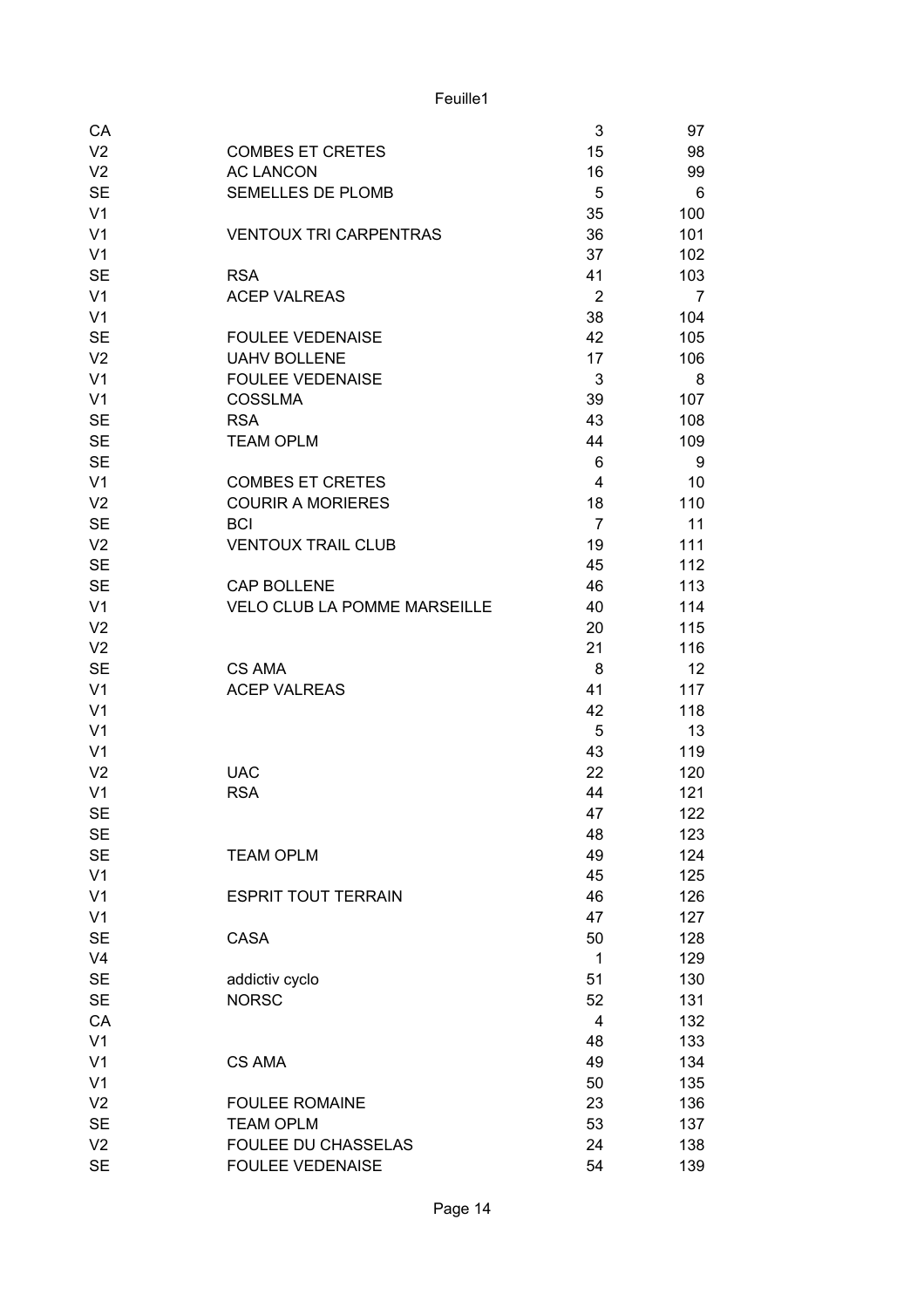|                | Feuille1                         |                |     |
|----------------|----------------------------------|----------------|-----|
| V <sub>1</sub> | <b>FOULEE VEDENAISE</b>          | 51             | 140 |
| V <sub>1</sub> |                                  | 52             | 141 |
| V <sub>2</sub> | MISTRAL TRIATH'CLUB ORANGE       | $\mathbf{1}$   | 14  |
| V <sub>3</sub> | CLET ST PAUL 3 CHATEAUX          | 4              | 142 |
| <b>SE</b>      |                                  | 55             | 143 |
| V <sub>3</sub> | <b>TEAM RAIDLIGHT 84</b>         | 5              | 144 |
| V <sub>2</sub> | <b>AC LANCON</b>                 | 25             | 145 |
| V <sub>2</sub> | <b>AS CAVAILLON</b>              | $\overline{2}$ | 15  |
| V <sub>1</sub> |                                  | 53             | 146 |
| V <sub>2</sub> | <b>FOULEE DU CHASSELAS</b>       | 26             | 147 |
|                |                                  |                |     |
| V <sub>1</sub> |                                  | 54             | 148 |
| <b>SE</b>      |                                  | 56             | 149 |
| V <sub>1</sub> | <b>FOULEE DU CHASSELAS</b>       | 55             | 150 |
| V <sub>2</sub> | <b>UAOHV</b>                     | 27             | 151 |
| V <sub>2</sub> | SORGUES TRIATHLON                | 28             | 152 |
| V <sub>1</sub> | <b>ESPRIT COURSE</b>             | 56             | 153 |
| V <sub>3</sub> | <b>MORMOIRON</b>                 | 6              | 154 |
| V <sub>1</sub> | <b>RSA</b>                       | 57             | 155 |
| <b>SE</b>      |                                  | 57             | 156 |
| V <sub>2</sub> | LES MOLLETS PETILLANTS           | 3              | 16  |
| CA             | <b>USALV</b>                     | 5              | 157 |
| V <sub>1</sub> | TRI CLUB ISLE                    | 58             | 158 |
| CA             |                                  | 6              | 159 |
| V <sub>1</sub> |                                  | 59             | 160 |
| V <sub>1</sub> |                                  | 60             | 161 |
| V <sub>1</sub> | <b>GALOPANTS DE CAUMONT</b>      | 61             | 162 |
| V <sub>1</sub> |                                  | 62             | 163 |
| <b>SE</b>      | <b>FOULEE VEDENAISE</b>          | 9              | 17  |
| V <sub>2</sub> | <b>TEAM RAIDLIGHT 84</b>         | 29             | 164 |
| <b>SE</b>      |                                  | 58             | 165 |
| V <sub>1</sub> |                                  | 63             | 166 |
| V <sub>1</sub> | <b>COSSLMA</b>                   | 6              | 18  |
| V <sub>1</sub> | <b>CLUB ALPIN NIMES CEVENNES</b> | 64             | 167 |
| <b>SE</b>      |                                  | 59             | 168 |
| V <sub>1</sub> |                                  | $\overline{7}$ | 19  |
| V <sub>1</sub> |                                  | 65             | 169 |
| V <sub>1</sub> | <b>COSSLMA</b>                   | 8              | 20  |
| V <sub>1</sub> | AS CAVAILLON                     | 66             | 170 |
| <b>SE</b>      |                                  | 60             | 171 |
| <b>SE</b>      |                                  | 61             | 172 |
| V <sub>1</sub> |                                  | 9              | 21  |
| V <sub>2</sub> |                                  | 30             | 173 |
| V <sub>3</sub> |                                  | $\overline{7}$ |     |
| V <sub>2</sub> | <b>FOULEE DES SORGUES</b>        |                | 174 |
|                |                                  | 31             | 175 |
| V <sub>1</sub> | <b>COURIR A CAROMB</b>           | 67             | 176 |
| V <sub>2</sub> | <b>COURIR A CAROMB</b>           | 32             | 177 |
| V <sub>1</sub> |                                  | 68             | 178 |
| V <sub>1</sub> |                                  | 69             | 179 |
| V <sub>2</sub> |                                  | 33             | 180 |
| V <sub>1</sub> |                                  | 70             | 181 |
| <b>SE</b>      |                                  | 62             | 182 |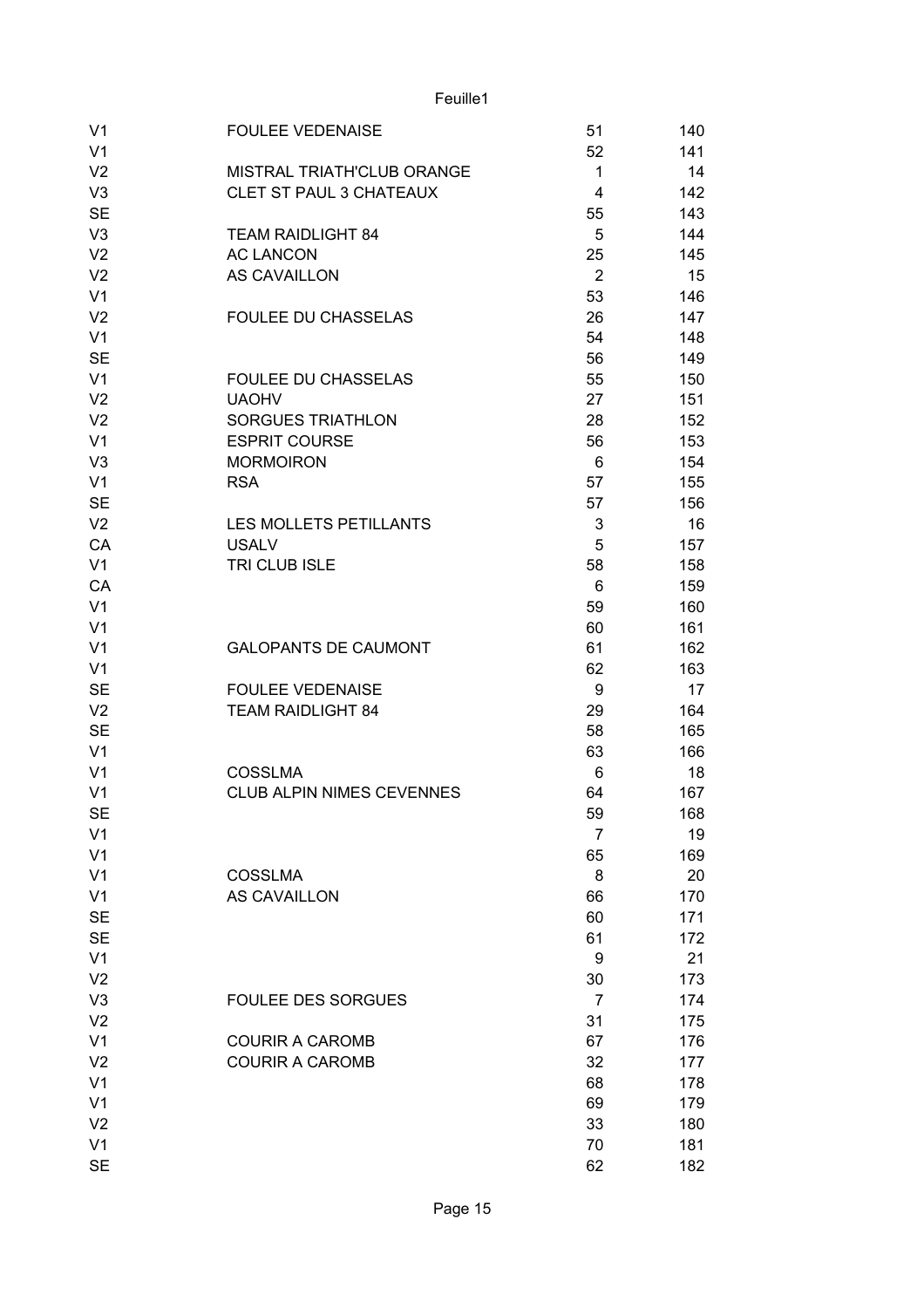| <b>SE</b>                   |                             | 10             | 22  |
|-----------------------------|-----------------------------|----------------|-----|
| V <sub>2</sub>              |                             | 34             | 183 |
| <b>SE</b>                   |                             | 63             | 184 |
| <b>SE</b>                   |                             | 11             | 23  |
| V <sub>1</sub>              | <b>ASSPA</b>                | 71             | 185 |
| V <sub>2</sub>              | <b>VAHV BOLLENE</b>         | 35             | 186 |
| V <sub>1</sub>              | <b>FOULEE VEDENAISE</b>     | 72             | 187 |
| <b>SE</b>                   | <b>RILLIEUX TRIATHLON</b>   | 12             | 24  |
| <b>SE</b>                   |                             | 64             | 188 |
| V <sub>1</sub>              | NEOTRAVAUX                  | 73             | 189 |
| V <sub>1</sub>              | <b>FOULEE VEDENAISE</b>     | 74             | 190 |
| <b>SE</b>                   |                             | 65             | 191 |
| V <sub>2</sub>              | <b>COMBES ET CRETES</b>     | 4              | 25  |
| V <sub>1</sub>              | CAP BOLLENE                 | 10             | 26  |
| V <sub>4</sub>              |                             | $\overline{2}$ | 192 |
| <b>SE</b>                   | <b>RSA</b>                  | 13             | 27  |
| V3                          | CS AMA                      | 8              | 193 |
| <b>SE</b>                   |                             | 66             | 194 |
| V3                          | AVIGNON LE PONTET TRIATHLON | 9              | 195 |
| V <sub>1</sub>              |                             | 75             | 196 |
| <b>SE</b>                   |                             | 67             | 197 |
| V <sub>1</sub>              |                             | 76             | 198 |
| <b>SE</b>                   |                             | 68             | 199 |
| JU                          | <b>UAHV BOLLENE</b>         | 3              | 200 |
| <b>SE</b>                   |                             | 69             | 201 |
| V <sub>1</sub>              | <b>FOULEE DES SORGUES</b>   | 11             | 28  |
| V <sub>1</sub>              | <b>FOULEE VEDENAISE</b>     | 12             | 29  |
| V3                          |                             | 10             | 202 |
| <b>SE</b>                   |                             | 70             | 203 |
| V <sub>1</sub>              | <b>COSSLMA</b>              | 77             | 204 |
| <b>SE</b>                   | <b>ASSPA</b>                | 71             | 205 |
| <b>SE</b>                   |                             | 72             | 206 |
| V <sub>1</sub>              |                             | 78             | 207 |
| V <sub>2</sub>              |                             |                |     |
|                             | NEOTRAVAUX                  | 36             | 208 |
| <b>SE</b><br>V <sub>1</sub> | <b>FC BARBENTANE</b>        | 14<br>79       | 30  |
|                             |                             |                | 209 |
| V <sub>2</sub>              |                             | 37<br>11       | 210 |
| V <sub>3</sub>              | <b>FOULEE ORANGEOISE</b>    |                | 211 |
| V <sub>1</sub>              | CS AMA                      | 13             | 31  |
| V <sub>1</sub>              |                             | 80             | 212 |
| V <sub>1</sub>              |                             | 81             | 213 |
| <b>SE</b>                   |                             | 15             | 32  |
| V <sub>3</sub>              | LES MOLLETS PETILLANTS      | 12             | 214 |
| JU                          | CAP BOLLENE                 | $\mathbf 1$    | 33  |
| V <sub>3</sub>              |                             | 13             | 215 |
| V <sub>1</sub>              | CAP BOLLENE                 | 82             | 216 |
| V <sub>2</sub>              |                             | 38             | 217 |
| V <sub>2</sub>              |                             | 39             | 218 |
| V <sub>2</sub>              |                             | 5              | 34  |
| <b>SE</b>                   |                             | 73             | 219 |
| V <sub>1</sub>              |                             | 83             | 220 |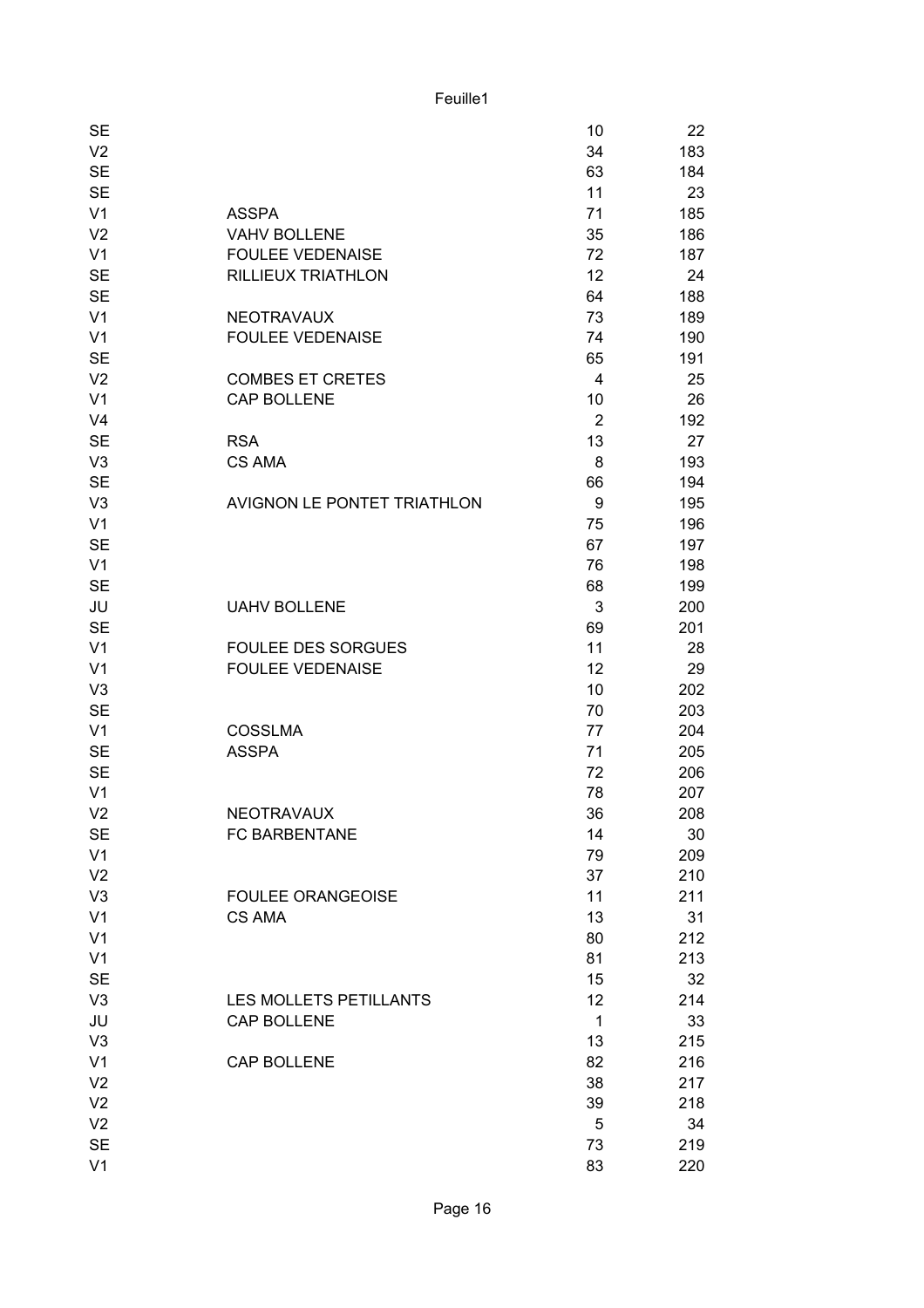|                      | Feuille1                      |    |     |
|----------------------|-------------------------------|----|-----|
| V <sub>1</sub>       | <b>CROSSFIT MONTPELLIER</b>   | 84 | 221 |
| V <sub>4</sub>       |                               | 3  | 222 |
| V <sub>1</sub>       | <b>ASVBC</b>                  | 85 | 223 |
| V <sub>1</sub>       |                               | 86 | 224 |
| V <sub>1</sub>       | <b>FOULEE MONTILIENNE</b>     | 87 | 225 |
| V <sub>2</sub>       | <b>CS AMA</b>                 | 6  | 35  |
| V <sub>1</sub>       | <b>AS CAVAILLON</b>           | 14 | 36  |
| V <sub>1</sub>       | <b>COURIR A MORIERES</b>      | 15 | 37  |
| <b>SE</b>            | <b>VENTOUX TRI CARPENTRAS</b> | 16 | 38  |
| V <sub>2</sub>       | <b>VENTOUX TRI CARPENTRAS</b> | 7  | 39  |
| V <sub>1</sub>       | 2EME REG                      | 88 | 226 |
| V <sub>1</sub>       |                               | 89 | 227 |
| V <sub>1</sub>       | <b>GARRIGUETTES SARRIANS</b>  | 90 | 228 |
| <b>SE</b>            |                               | 74 | 229 |
| <b>SE</b>            | RODA NA PRACA                 | 75 | 230 |
| V3                   |                               | 14 | 231 |
| V <sub>2</sub>       |                               | 40 | 232 |
| V <sub>1</sub>       | <b>COSSLMA</b>                | 16 | 40  |
|                      | MISTRAL TRIATH'CLUB ORANGE    | 7  |     |
| CA<br>V <sub>1</sub> |                               |    | 233 |
|                      | <b>COCOS TEAM</b>             | 91 | 234 |
| V <sub>1</sub>       | AVIGNON LE PONTET TRIATHLON   | 17 | 41  |
| <b>SE</b>            |                               | 76 | 235 |
| V <sub>1</sub>       | <b>FOULEE ORANGEOISE</b>      | 18 | 42  |
| <b>SE</b>            |                               | 17 | 43  |
| V <sub>2</sub>       |                               | 41 | 236 |
| V <sub>1</sub>       |                               | 19 | 44  |
| V <sub>2</sub>       | <b>ASCP MELOX</b>             | 42 | 237 |
| V <sub>1</sub>       |                               | 92 | 238 |
| <b>SE</b>            |                               | 18 | 45  |
| V <sub>3</sub>       | <b>VENTOUX TRAIL CLUB</b>     | 15 | 239 |
| V <sub>2</sub>       |                               | 8  | 46  |
| V <sub>3</sub>       | <b>MORMOIRON</b>              | 16 | 240 |
| <b>SE</b>            |                               | 77 | 241 |
| <b>SE</b>            |                               | 19 | 47  |
| V <sub>2</sub>       |                               | 43 | 242 |
| V <sub>1</sub>       |                               | 20 | 48  |
| <b>SE</b>            |                               | 20 | 49  |
| V <sub>1</sub>       | <b>COURIR A MORIERES</b>      | 21 | 50  |
| V <sub>3</sub>       |                               | 17 | 243 |
| V <sub>2</sub>       | <b>COSSLMA</b>                | 44 | 244 |
| V <sub>1</sub>       |                               | 22 | 51  |
| V <sub>1</sub>       | LES JAMBES DE BACCHUS         | 93 | 245 |
| V <sub>2</sub>       | <b>UAOHV ORANGE</b>           | 9  | 52  |
| V <sub>1</sub>       |                               | 94 | 246 |
| V <sub>1</sub>       |                               | 95 | 247 |
| <b>SE</b>            | <b>VENTOUX TRI CARPENTRAS</b> | 78 | 248 |
| <b>SE</b>            |                               | 21 | 53  |
| <b>SE</b>            |                               | 22 | 54  |
| V <sub>1</sub>       | <b>COCOS TEAM</b>             | 96 | 249 |
| V <sub>2</sub>       | <b>TEAM RAIDLIGHT 84</b>      | 45 | 250 |
| <b>SE</b>            | AC ST REMY                    | 23 | 55  |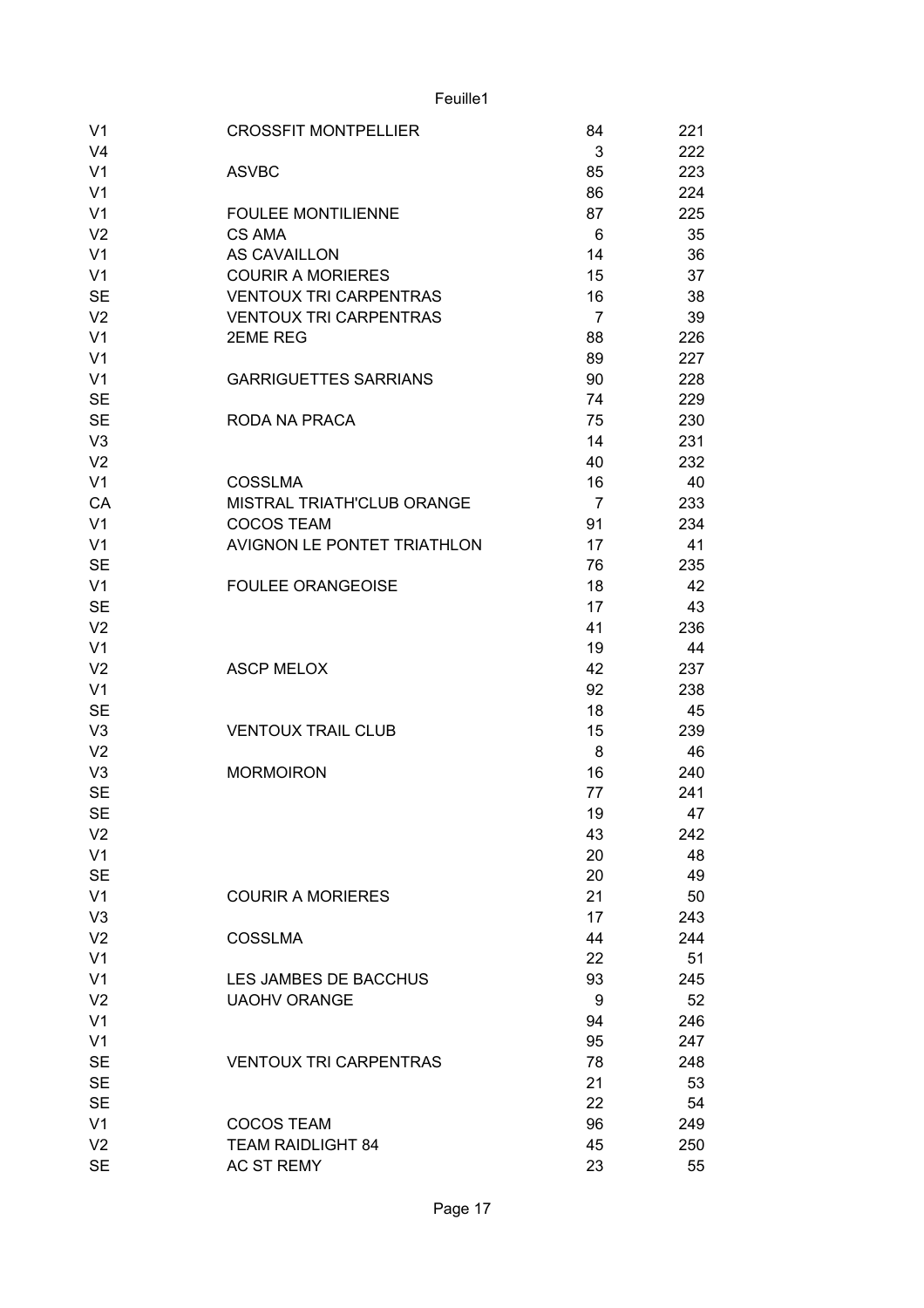|--|

| V <sub>1</sub> | MISTRAL TRIATH'CLUB ORANGE   | 23          | 56       |
|----------------|------------------------------|-------------|----------|
| <b>SE</b>      | <b>FOULEE VEDENAISE</b>      | 24          | 57       |
| V <sub>1</sub> |                              | 97          | 251      |
| <b>SE</b>      |                              | 79          | 252      |
| V <sub>1</sub> |                              | 98          | 253      |
| <b>SE</b>      |                              |             |          |
|                | <b>GARRIGUETTES SARRIANS</b> | 25          | 58       |
| V <sub>1</sub> |                              | 99          | 254      |
| V <sub>1</sub> | TRI CLUB ISLE                | 100         | 255      |
| V <sub>3</sub> |                              | 1           | 59       |
| V <sub>2</sub> | <b>FOULEE VEDENAISE</b>      | 46          | 256      |
| V <sub>1</sub> |                              | 101         | 257      |
| <b>SE</b>      |                              | 26          | 60       |
| V <sub>1</sub> |                              | 24          | 61       |
| V <sub>3</sub> |                              | 18          | 258      |
| V <sub>1</sub> |                              | 102         | 259      |
| <b>SE</b>      |                              | 80          | 260      |
| V <sub>1</sub> |                              | 103         | 261      |
| V <sub>4</sub> |                              | 4           | 262      |
| V <sub>3</sub> |                              | 19          | 263      |
| <b>SE</b>      | <b>COURIR A CAROMB</b>       | 81          | 264      |
| V <sub>2</sub> |                              | 47          | 265      |
| V <sub>1</sub> |                              | 104         | 266      |
| V <sub>1</sub> |                              | 25          | 62       |
| V <sub>1</sub> |                              | 26          | 63       |
| V <sub>1</sub> |                              | 105         | 267      |
| ES             | <b>COMBES ET CRETES</b>      | 1           | 64       |
| V <sub>1</sub> |                              | 106         | 268      |
| <b>SE</b>      |                              | 82          | 269      |
| <b>SE</b>      | <b>RSA</b>                   | 27          | 65       |
| <b>SE</b>      |                              | 83          | 270      |
| <b>SE</b>      | <b>ALGOVITAL</b>             | 84          | 271      |
| V <sub>2</sub> | <b>CAF VENTOUX</b>           | 48          | 272      |
| V <sub>1</sub> |                              | 27          |          |
|                |                              |             | 66<br>67 |
| V <sub>4</sub> | AS CAVAILLON                 | $\mathbf 1$ |          |
| <b>SE</b>      |                              | 85          | 273      |
| V <sub>2</sub> |                              | 49          | 274      |
| V <sub>3</sub> |                              | 20          | 275      |
| V <sub>2</sub> | <b>COSSLMA</b>               | 50          | 276      |
| V <sub>2</sub> | LES JAMBES DE BACCHUS        | 10          | 68       |
| V <sub>2</sub> | <b>RSA</b>                   | 11          | 69       |
| V <sub>1</sub> | <b>ASCP MELOX</b>            | 107         | 277      |
| V <sub>1</sub> |                              | 28          | 70       |
| V <sub>1</sub> |                              | 108         | 278      |
| V <sub>1</sub> |                              | 109         | 279      |
| <b>SE</b>      |                              | 86          | 280      |
| V <sub>1</sub> | AS CAVAILLON                 | 29          | 71       |
| <b>SE</b>      | <b>BCI</b>                   | 28          | 72       |
| V <sub>2</sub> | LES MOLLETS PETILLANTS       | 51          | 281      |
| V <sub>1</sub> |                              | 30          | 73       |
| V <sub>2</sub> | AVIGNON LE PONTET TRIATHLON  | 12          | 74       |
| V <sub>1</sub> |                              | 31          | 75       |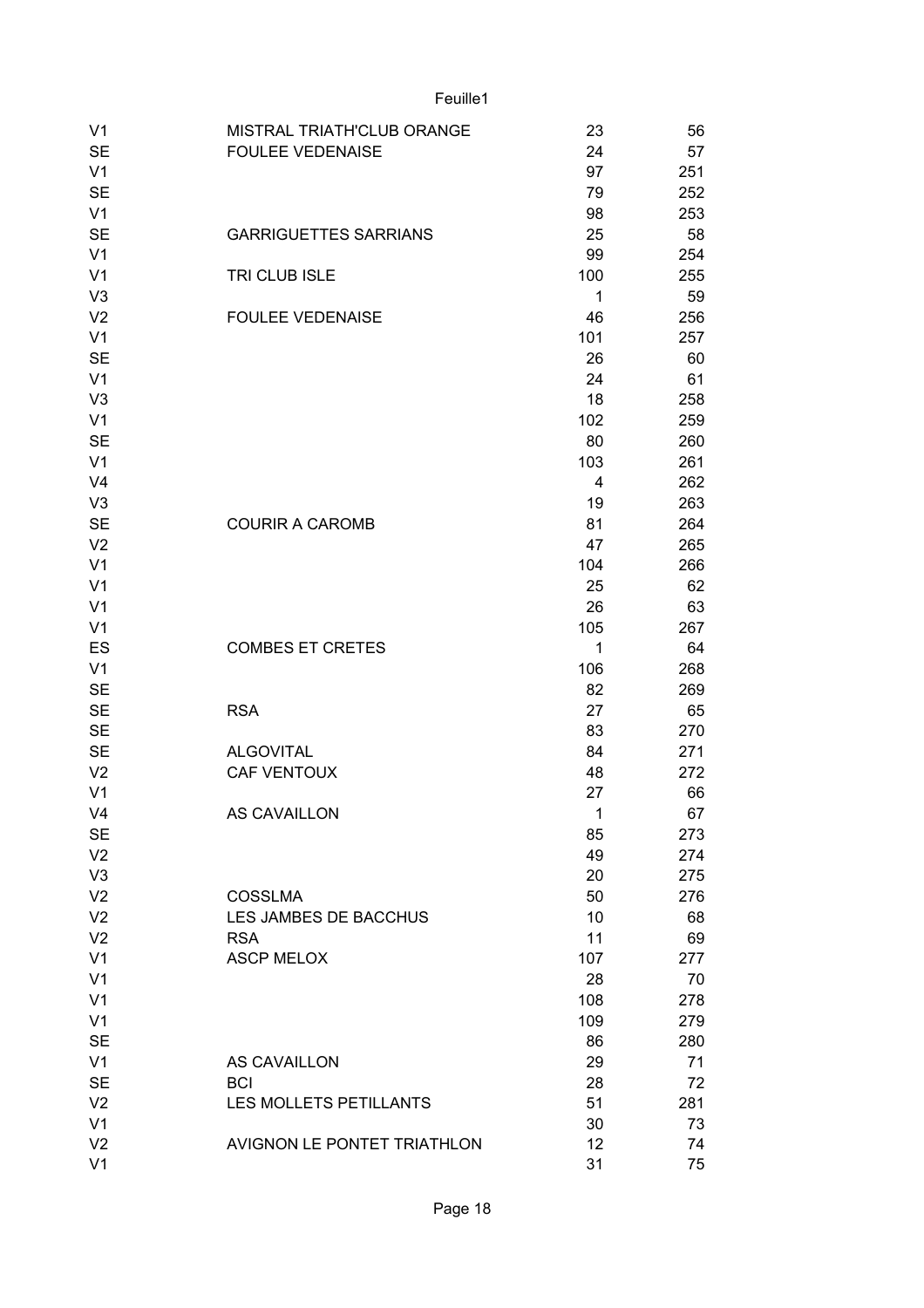| V <sub>1</sub> | <b>ASSER</b>                      | 32  | 76  |
|----------------|-----------------------------------|-----|-----|
| V <sub>1</sub> | <b>FOULEE VEDENAISE</b>           | 33  | 77  |
| V <sub>1</sub> | LES MOLLETS PETILLANTS            | 110 | 282 |
| V <sub>2</sub> | LES MOLLETS PETILLANTS            | 52  | 283 |
| V <sub>1</sub> | <b>RSA</b>                        | 111 | 284 |
| V <sub>1</sub> | <b>RSA</b>                        | 34  | 78  |
| <b>SE</b>      | <b>UAOHV</b>                      | 29  | 79  |
| V <sub>1</sub> |                                   | 112 | 285 |
| V <sub>1</sub> |                                   | 113 | 286 |
| <b>SE</b>      |                                   | 87  | 287 |
| <b>SE</b>      |                                   | 88  | 288 |
| V <sub>2</sub> | FOULEE DU CHASSELAS               | 13  | 80  |
| <b>SE</b>      |                                   | 30  | 81  |
| <b>SE</b>      |                                   | 89  | 289 |
| V <sub>3</sub> | <b>GAMBETTES DE ST GENIES</b>     | 21  | 290 |
| V <sub>2</sub> | ZANSHIN KIAI DO - AIKIDO          | 53  | 291 |
| V <sub>2</sub> | <b>AS CAVAILLON</b>               | 54  | 292 |
| V <sub>1</sub> | <b>ASVBC</b>                      | 35  | 82  |
| <b>SE</b>      |                                   | 90  | 293 |
| <b>SE</b>      | <b>COSSLMA</b>                    | 31  | 83  |
| V <sub>1</sub> |                                   | 114 | 294 |
| V <sub>3</sub> | <b>AC ST REMY</b>                 | 22  | 295 |
| V <sub>1</sub> |                                   | 115 | 296 |
| V <sub>1</sub> |                                   | 116 | 297 |
| V <sub>1</sub> | MISTRAL TRIATH'CLUB ORANGE        | 117 | 298 |
| V <sub>1</sub> |                                   | 36  | 84  |
| <b>SE</b>      |                                   | 91  | 299 |
| V <sub>1</sub> |                                   | 118 | 300 |
| V <sub>2</sub> |                                   | 14  | 85  |
| V <sub>2</sub> |                                   | 55  | 301 |
| <b>SE</b>      |                                   | 32  | 86  |
| V <sub>1</sub> | CAM                               | 37  | 87  |
| V <sub>1</sub> |                                   | 38  | 88  |
| <b>SE</b>      | CAP BOLLENE                       | 33  | 89  |
| V <sub>2</sub> | <b>VTT DU GARLABAN</b>            | 15  | 90  |
| V <sub>1</sub> |                                   | 39  | 91  |
| V <sub>2</sub> |                                   | 16  | 92  |
| V <sub>2</sub> |                                   | 17  | 93  |
| V <sub>1</sub> | COUREUR DE PETITE CAMARGUE        | 40  | 94  |
| V <sub>2</sub> | <b>COUREUR DE PETITE CAMARGUE</b> | 56  | 302 |
| V <sub>1</sub> |                                   | 119 | 303 |
| V <sub>1</sub> | <b>FOULEE MONTILIENNE</b>         | 41  | 95  |
| <b>SE</b>      |                                   | 34  | 96  |
| V <sub>1</sub> | <b>RSA</b>                        | 42  | 97  |
| V <sub>2</sub> | <b>RSA</b>                        | 57  | 304 |
| V <sub>1</sub> | <b>SORGUES TRIATHLON</b>          | 120 | 305 |
| V <sub>1</sub> |                                   | 43  | 98  |
| V <sub>1</sub> |                                   | 121 | 306 |
| V <sub>1</sub> | <b>FOULEE DU CHASSELAS</b>        | 44  | 99  |
| <b>SE</b>      | 1000 PATTES DU PONTET             | 35  | 100 |
| <b>SE</b>      | <b>PASS RUNNING</b>               | 36  | 101 |
| <b>SE</b>      | <b>COMBES ET CRETES</b>           | 37  | 102 |
| V <sub>1</sub> | VIEUX CRAMPONS DE GADAGNE         | 122 | 307 |
|                |                                   |     |     |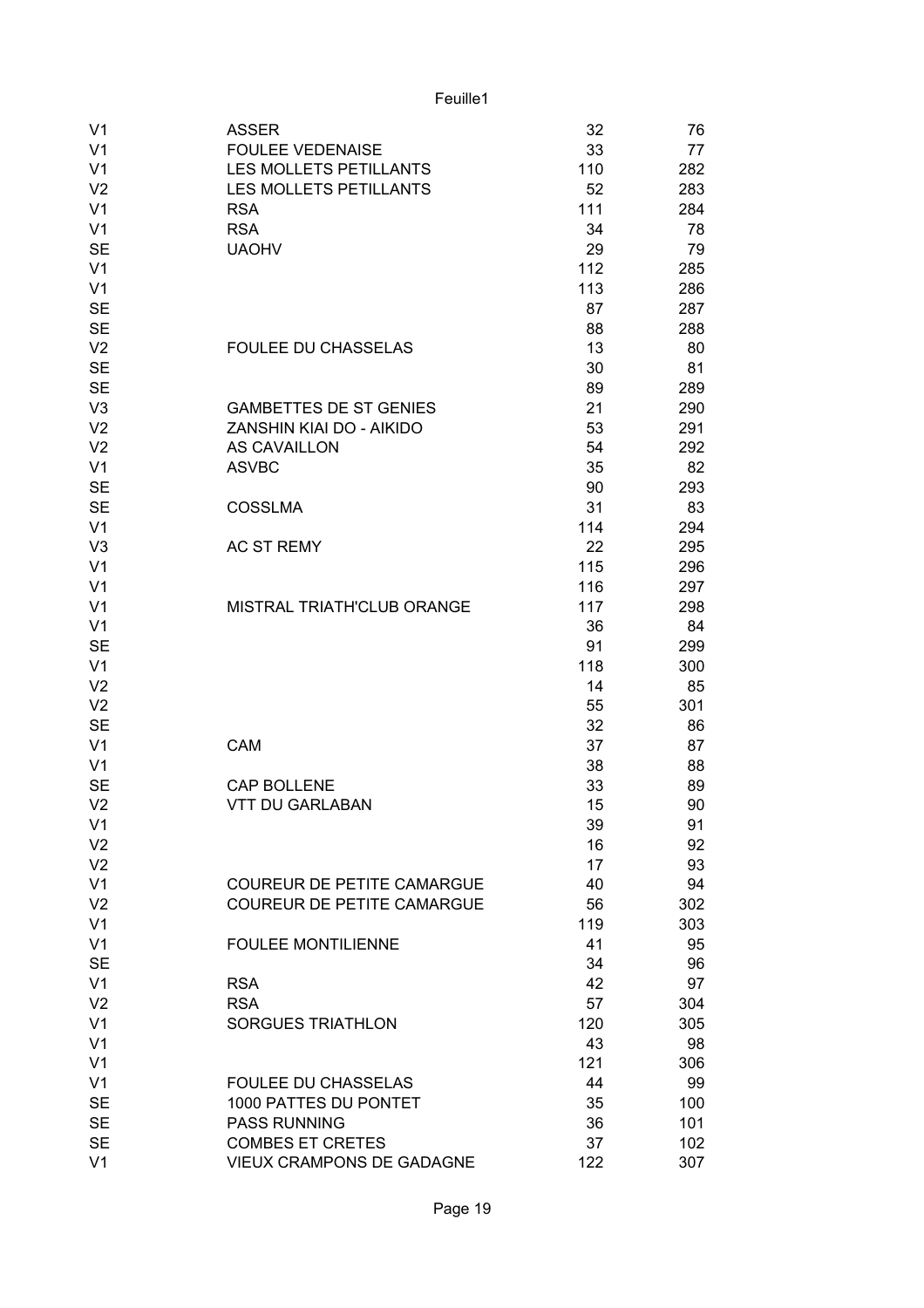| <b>SE</b>      |                           | 38             | 103 |
|----------------|---------------------------|----------------|-----|
| V <sub>2</sub> | <b>BASKET FUMANTES</b>    | 58             | 308 |
| V <sub>2</sub> | VACQUEYRAS                | 18             | 104 |
| V <sub>1</sub> |                           | 123            | 309 |
| V <sub>2</sub> |                           | 19             | 105 |
| <b>SE</b>      |                           | 92             | 310 |
| <b>SE</b>      |                           | 39             | 106 |
| V <sub>2</sub> |                           | 20             | 107 |
| V <sub>2</sub> |                           | 21             | 108 |
| V <sub>2</sub> |                           | 22             | 109 |
| V <sub>1</sub> | <b>COURIR A MORIERES</b>  | 124            | 311 |
| V3             |                           | 23             | 312 |
| <b>SE</b>      |                           | 40             | 110 |
| V <sub>2</sub> |                           | 59             | 313 |
| V <sub>2</sub> |                           | 23             | 111 |
| <b>SE</b>      |                           | 41             | 112 |
| V <sub>1</sub> |                           | 45             | 113 |
| V <sub>1</sub> |                           | 46             | 114 |
| V <sub>4</sub> | <b>FOULEE SALONAISE</b>   | 5              | 314 |
| V3             | <b>SMA</b>                | $\overline{2}$ | 115 |
| <b>SE</b>      |                           | 93             | 315 |
| V <sub>1</sub> |                           | 125            | 316 |
| V <sub>1</sub> |                           | 126            | 317 |
| V3             | <b>FOULEE VEDENAISE</b>   | 3              | 116 |
| V3             |                           | 24             | 318 |
| V <sub>1</sub> |                           | 127            | 319 |
| V <sub>2</sub> |                           | 24             | 117 |
| V <sub>2</sub> | <b>UAOHV</b>              | 60             | 320 |
| <b>SE</b>      | LES MOLLETS PETILLANTS    | 42             | 118 |
| V3             | <b>VENTOUX TRAIL CLUB</b> | $\overline{4}$ | 119 |
| <b>SE</b>      | <b>ASVBC</b>              | 43             | 120 |
| V <sub>1</sub> |                           | 47             | 121 |
| V <sub>1</sub> | <b>AC ST REMY</b>         | 48             | 122 |
| V <sub>2</sub> |                           | 25             | 123 |
| V <sub>1</sub> |                           | 49             | 124 |
| V <sub>1</sub> |                           | 50             | 125 |
| <b>SE</b>      |                           | 44             | 126 |
| V <sub>3</sub> | 5 PAS DE COURTHEZON       | 5              | 127 |
| V <sub>1</sub> |                           | 51             | 128 |
| V <sub>2</sub> | <b>CASA</b>               | 61             | 321 |
| V <sub>1</sub> |                           | 52             | 129 |
| V <sub>4</sub> | 1000 PATTES DU PONTET     | 6              | 322 |
| <b>SE</b>      | <b>ASSPA</b>              | 94             | 323 |
| V <sub>1</sub> | <b>COURIR A CAROMB</b>    | 128            | 324 |
| V <sub>4</sub> | <b>COURIR A CAROMB</b>    | 7              | 325 |
| JU             |                           | $\overline{4}$ | 326 |
| V <sub>1</sub> | <b>AC SALON</b>           | 53             | 130 |
| V <sub>2</sub> |                           | 26             | 131 |
| V <sub>1</sub> |                           | 129            | 327 |
| <b>SE</b>      |                           | 45             | 132 |
| V <sub>1</sub> |                           | 130            | 328 |
| <b>SE</b>      |                           | 46             | 133 |
| V <sub>1</sub> |                           | 131            | 329 |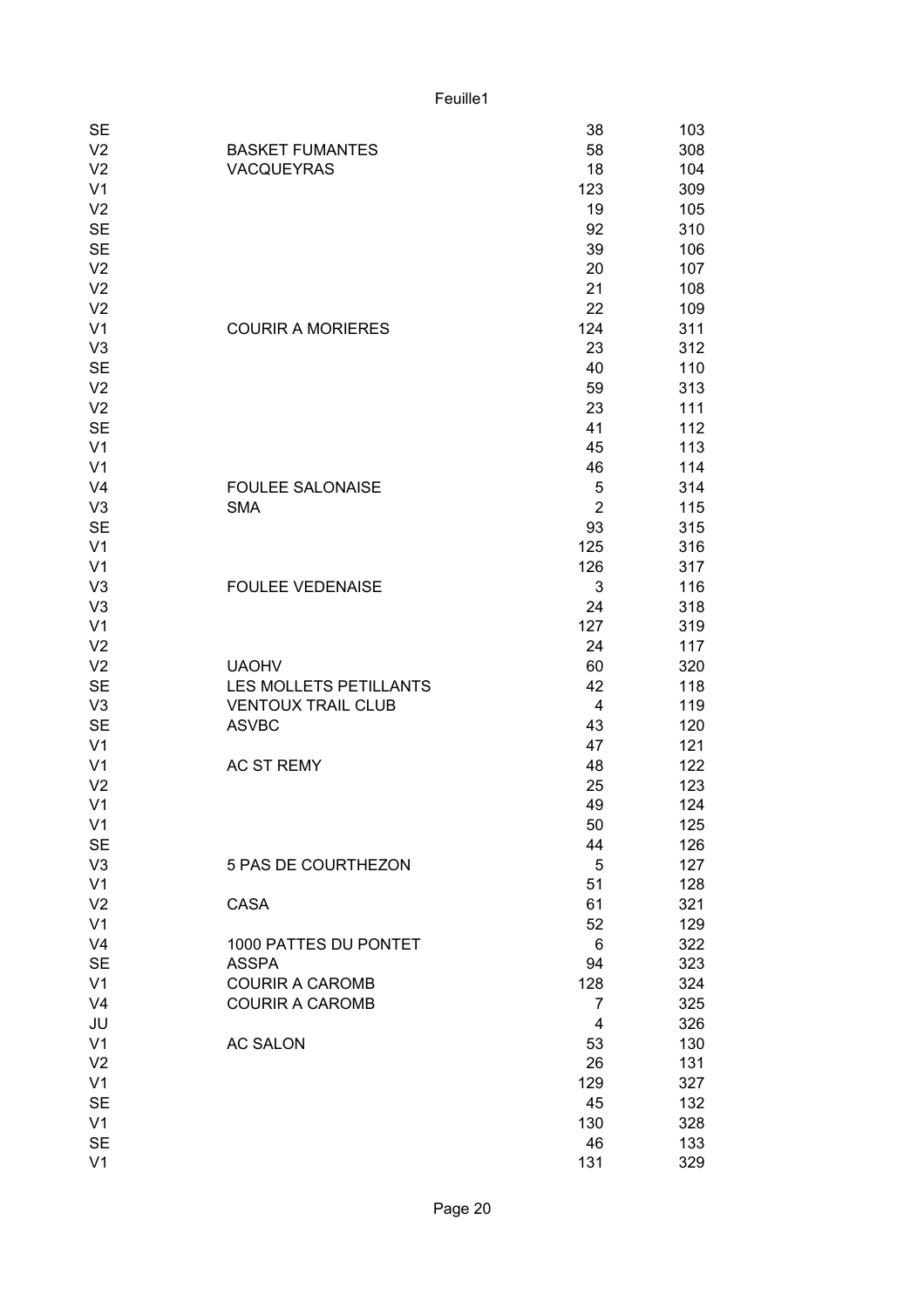| V <sub>3</sub> |                               | 25             | 330 |
|----------------|-------------------------------|----------------|-----|
| <b>SE</b>      | <b>TRICASTIN TRIATHLON</b>    | 47             | 134 |
| V <sub>1</sub> |                               | 54             | 135 |
| V <sub>1</sub> |                               | 55             | 136 |
| V <sub>1</sub> | AS CAVAILLON                  | 56             | 137 |
| V <sub>4</sub> |                               | $\overline{2}$ | 138 |
| V <sub>3</sub> |                               | 26             | 331 |
| V <sub>2</sub> |                               | 27             | 139 |
| V <sub>1</sub> | 1000 PATTES DU PONTET         | 57             | 140 |
| V <sub>1</sub> |                               | 58             | 141 |
| V <sub>1</sub> |                               | 59             | 142 |
| V <sub>1</sub> |                               | 132            | 332 |
| V <sub>1</sub> | <b>AC ST REMY</b>             | 60             | 143 |
| V <sub>1</sub> |                               | 61             | 144 |
| V <sub>1</sub> |                               | 62             | 145 |
| V <sub>2</sub> |                               | 62             | 333 |
| V <sub>2</sub> | <b>UAOHV ORANGE</b>           | 63             | 334 |
| V <sub>3</sub> |                               | 6              | 146 |
| V <sub>2</sub> |                               | 64             | 335 |
| V <sub>3</sub> |                               | 27             | 336 |
| V <sub>3</sub> |                               | 28             | 337 |
| V <sub>2</sub> |                               | 28             | 147 |
| V <sub>3</sub> |                               | 7              | 148 |
| V <sub>2</sub> | <b>UAC</b>                    | 65             | 338 |
| V <sub>3</sub> |                               | 8              | 149 |
| V <sub>2</sub> | <b>FOULEE VEDENAISE</b>       | 66             | 339 |
| V <sub>3</sub> |                               | 9              | 150 |
| V <sub>2</sub> |                               | 29             | 151 |
| <b>SE</b>      |                               | 95             | 340 |
| V <sub>1</sub> |                               | 133            | 341 |
| V <sub>1</sub> | 5 PAS DE COURTHEZON           | 63             | 152 |
| V3             |                               | 10             | 153 |
| V <sub>3</sub> |                               | 29             | 342 |
| V <sub>1</sub> | <b>SMA</b>                    | 64             | 154 |
| V <sub>2</sub> | <b>SMA</b>                    | 30             | 155 |
| V <sub>2</sub> |                               | 31             | 156 |
| V <sub>2</sub> |                               | 32             | 157 |
| V <sub>3</sub> |                               | 11             | 158 |
| <b>SE</b>      | <b>FOULEE ROMAINE</b>         | 96             | 343 |
| <b>SE</b>      |                               | 48             | 159 |
| V <sub>2</sub> |                               | 67             | 344 |
| V <sub>2</sub> | <b>UAHV BOLLENE</b>           | 68             | 345 |
| V <sub>1</sub> | <b>RUNNING TEAM 84</b>        | 65             | 160 |
| V <sub>2</sub> | <b>ASSER</b>                  | 33             | 161 |
| V <sub>2</sub> |                               | 34             | 162 |
| V <sub>1</sub> |                               | 134            | 346 |
| V <sub>1</sub> | <b>UAHV BOLLENE</b>           | 66             | 163 |
| V <sub>3</sub> | <b>CASA</b>                   | 30             | 347 |
| ES             | <b>GAMBETTES DE ST GENIES</b> | $\overline{2}$ | 164 |
| V <sub>2</sub> | <b>GAMBETTES DE ST GENIES</b> | 35             | 165 |
| V <sub>3</sub> |                               | 12             | 166 |
| <b>SE</b>      |                               | 49             | 167 |
| V <sub>1</sub> |                               | 67             | 168 |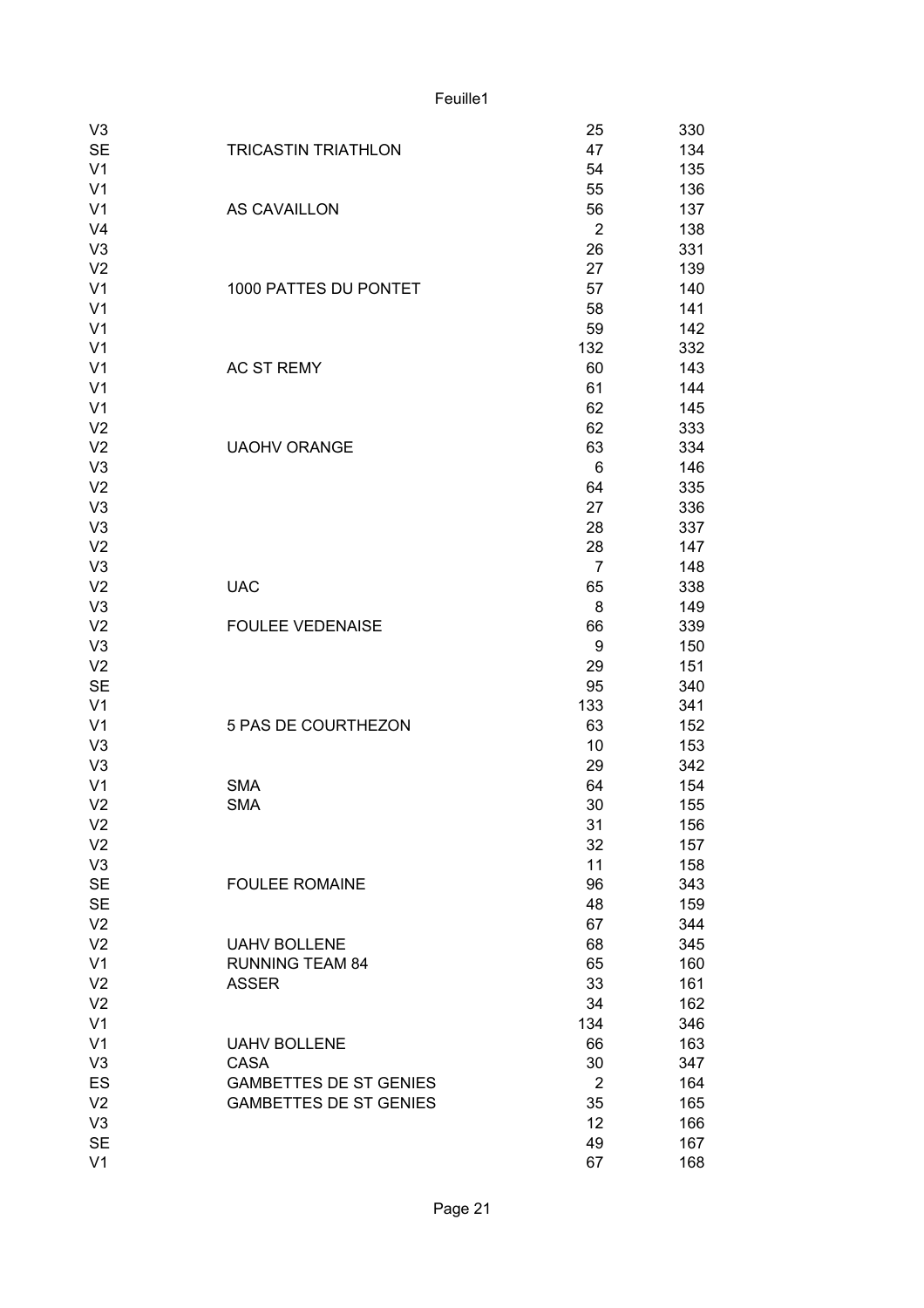| V <sub>2</sub> |                             | 69  | 348 |
|----------------|-----------------------------|-----|-----|
| V <sub>2</sub> |                             | 70  | 349 |
| V <sub>1</sub> |                             | 68  | 169 |
| V <sub>1</sub> |                             | 135 | 350 |
| <b>SE</b>      |                             | 50  | 170 |
| <b>SE</b>      |                             | 51  | 171 |
| V <sub>3</sub> |                             | 31  | 351 |
| V <sub>1</sub> |                             | 69  | 172 |
| <b>SE</b>      | LES MOLLETS PETILLANTS      | 52  | 173 |
| V <sub>2</sub> |                             | 36  | 174 |
| <b>SE</b>      |                             | 53  | 175 |
| CA             |                             | 1   | 176 |
| V <sub>3</sub> |                             | 13  | 177 |
| V <sub>1</sub> | AVIGNON LE PONTET TRIATHLON | 70  | 178 |
| V <sub>3</sub> | <b>FOULEE DU CHASSELAS</b>  | 14  | 179 |
| V <sub>2</sub> | CAP BOLLENE                 | 37  | 180 |
| V1             |                             | 136 | 352 |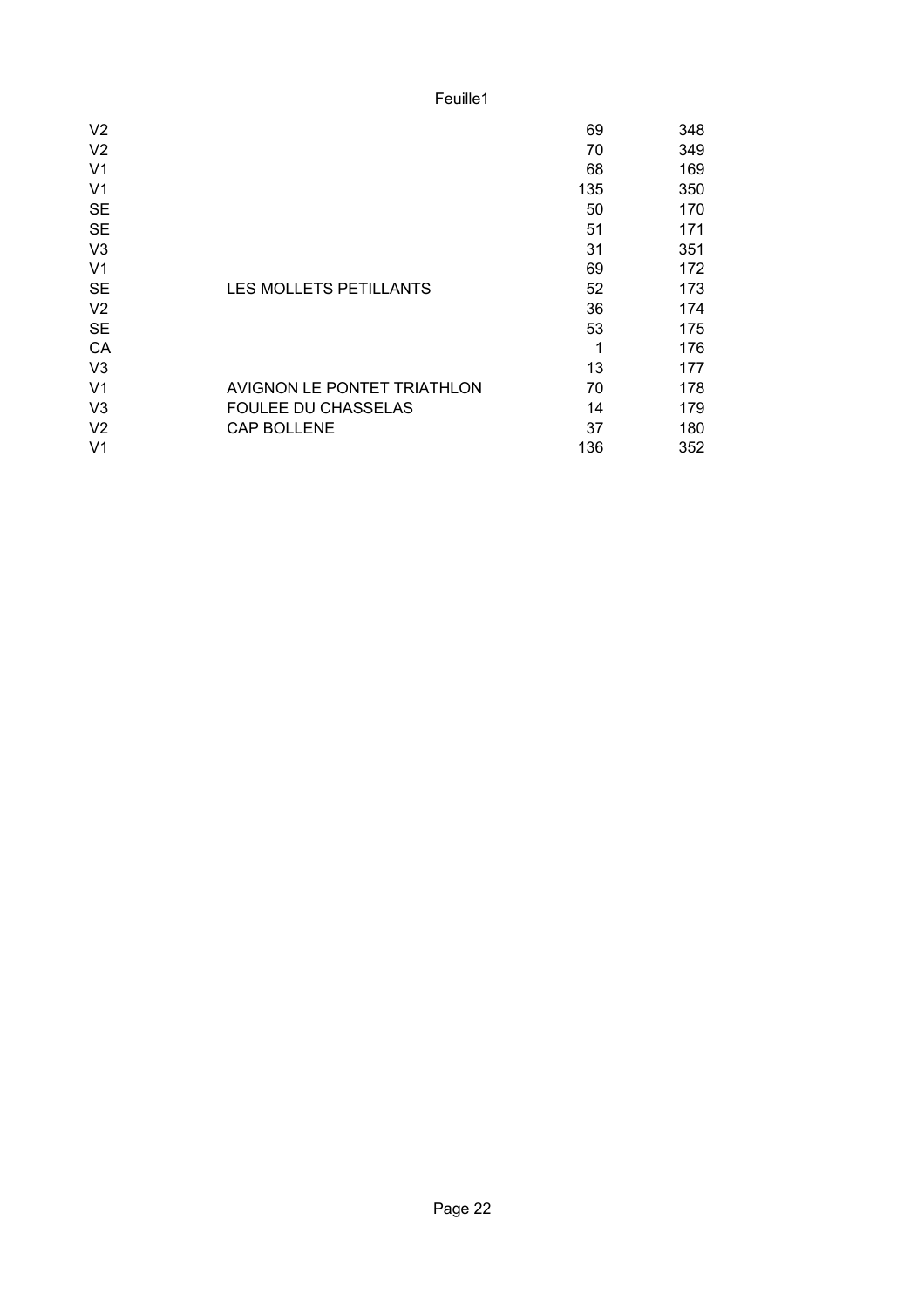| Course              | Distance |
|---------------------|----------|
| TVOcres 2015 (12km) | 12       |
| TVOcres 2015 (12km) | 12       |
| TVOcres 2015 (12km) | 12       |
| TVOcres 2015 (12km) | 12       |
| TVOcres 2015 (12km) | 12       |
| TVOcres 2015 (12km) | 12       |
| TVOcres 2015 (12km) | 12       |
| TVOcres 2015 (12km) | 12       |
| TVOcres 2015 (12km) | 12       |
| TVOcres 2015 (12km) | 12       |
| TVOcres 2015 (12km) | 12       |
| TVOcres 2015 (12km) | 12       |
| TVOcres 2015 (12km) | 12       |
| TVOcres 2015 (12km) | 12       |
|                     | 12       |
| TVOcres 2015 (12km) |          |
| TVOcres 2015 (12km) | 12       |
| TVOcres 2015 (12km) | 12       |
| TVOcres 2015 (12km) | 12       |
| TVOcres 2015 (12km) | 12       |
| TVOcres 2015 (12km) | 12       |
| TVOcres 2015 (12km) | 12       |
| TVOcres 2015 (12km) | 12       |
| TVOcres 2015 (12km) | 12       |
| TVOcres 2015 (12km) | 12       |
| TVOcres 2015 (12km) | 12       |
| TVOcres 2015 (12km) | 12       |
| TVOcres 2015 (12km) | 12       |
| TVOcres 2015 (12km) | 12       |
| TVOcres 2015 (12km) | 12       |
| TVOcres 2015 (12km) | 12       |
| TVOcres 2015 (12km) | 12       |
| TVOcres 2015 (12km) | 12       |
| TVOcres 2015 (12km) | 12       |
| TVOcres 2015 (12km) | 12       |
| TVOcres 2015 (12km) | 12       |
| TVOcres 2015 (12km) | 12       |
| TVOcres 2015 (12km) | 12       |
| TVOcres 2015 (12km) | 12       |
| TVOcres 2015 (12km) | 12       |
| TVOcres 2015 (12km) | 12       |
| TVOcres 2015 (12km) | 12       |
| TVOcres 2015 (12km) | 12       |
| TVOcres 2015 (12km) | 12       |
| TVOcres 2015 (12km) | 12       |
| TVOcres 2015 (12km) | 12       |
| TVOcres 2015 (12km) | 12       |
| TVOcres 2015 (12km) | 12       |
| TVOcres 2015 (12km) | 12       |
| TVOcres 2015 (12km) | 12       |
|                     | 12       |
| TVOcres 2015 (12km) |          |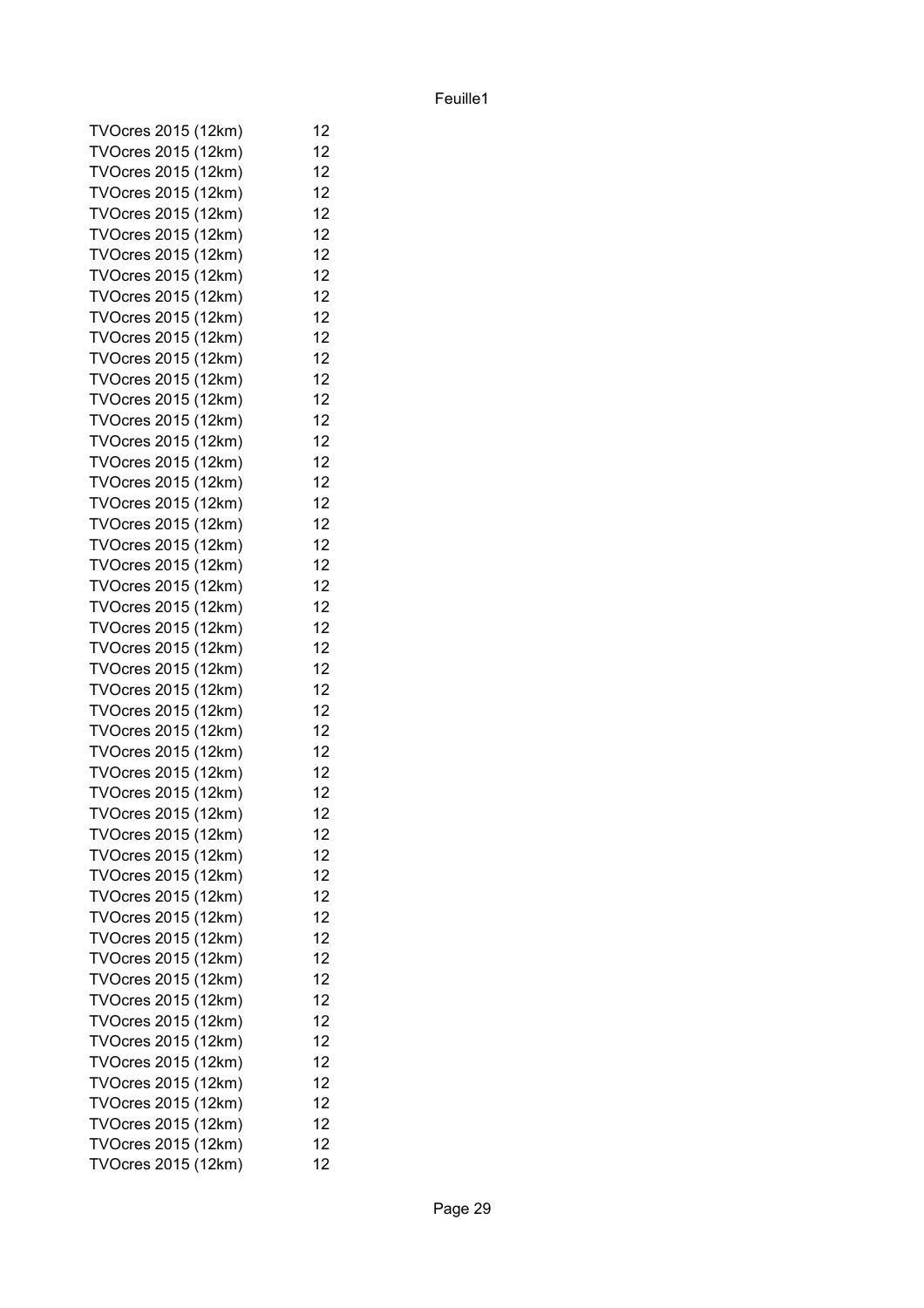| TVOcres 2015 (12km) | 12 |
|---------------------|----|
| TVOcres 2015 (12km) | 12 |
| TVOcres 2015 (12km) | 12 |
| TVOcres 2015 (12km) | 12 |
| TVOcres 2015 (12km) | 12 |
| TVOcres 2015 (12km) | 12 |
| TVOcres 2015 (12km) | 12 |
| TVOcres 2015 (12km) | 12 |
| TVOcres 2015 (12km) | 12 |
| TVOcres 2015 (12km) | 12 |
| TVOcres 2015 (12km) | 12 |
| TVOcres 2015 (12km) | 12 |
| TVOcres 2015 (12km) | 12 |
| TVOcres 2015 (12km) | 12 |
| TVOcres 2015 (12km) | 12 |
|                     | 12 |
| TVOcres 2015 (12km) | 12 |
| TVOcres 2015 (12km) |    |
| TVOcres 2015 (12km) | 12 |
| TVOcres 2015 (12km) | 12 |
| TVOcres 2015 (12km) | 12 |
| TVOcres 2015 (12km) | 12 |
| TVOcres 2015 (12km) | 12 |
| TVOcres 2015 (12km) | 12 |
| TVOcres 2015 (12km) | 12 |
| TVOcres 2015 (12km) | 12 |
| TVOcres 2015 (12km) | 12 |
| TVOcres 2015 (12km) | 12 |
| TVOcres 2015 (12km) | 12 |
| TVOcres 2015 (12km) | 12 |
| TVOcres 2015 (12km) | 12 |
| TVOcres 2015 (12km) | 12 |
| TVOcres 2015 (12km) | 12 |
| TVOcres 2015 (12km) | 12 |
| TVOcres 2015 (12km) | 12 |
| TVOcres 2015 (12km) | 12 |
| TVOcres 2015 (12km) | 12 |
| TVOcres 2015 (12km) | 12 |
| TVOcres 2015 (12km) | 12 |
| TVOcres 2015 (12km) | 12 |
| TVOcres 2015 (12km) | 12 |
| TVOcres 2015 (12km) | 12 |
| TVOcres 2015 (12km) | 12 |
| TVOcres 2015 (12km) | 12 |
| TVOcres 2015 (12km) | 12 |
| TVOcres 2015 (12km) | 12 |
| TVOcres 2015 (12km) | 12 |
| TVOcres 2015 (12km) | 12 |
| TVOcres 2015 (12km) | 12 |
|                     |    |
| TVOcres 2015 (12km) | 12 |
| TVOcres 2015 (12km) | 12 |
| TVOcres 2015 (12km) | 12 |
| TVOcres 2015 (12km) | 12 |
| TVOcres 2015 (12km) | 12 |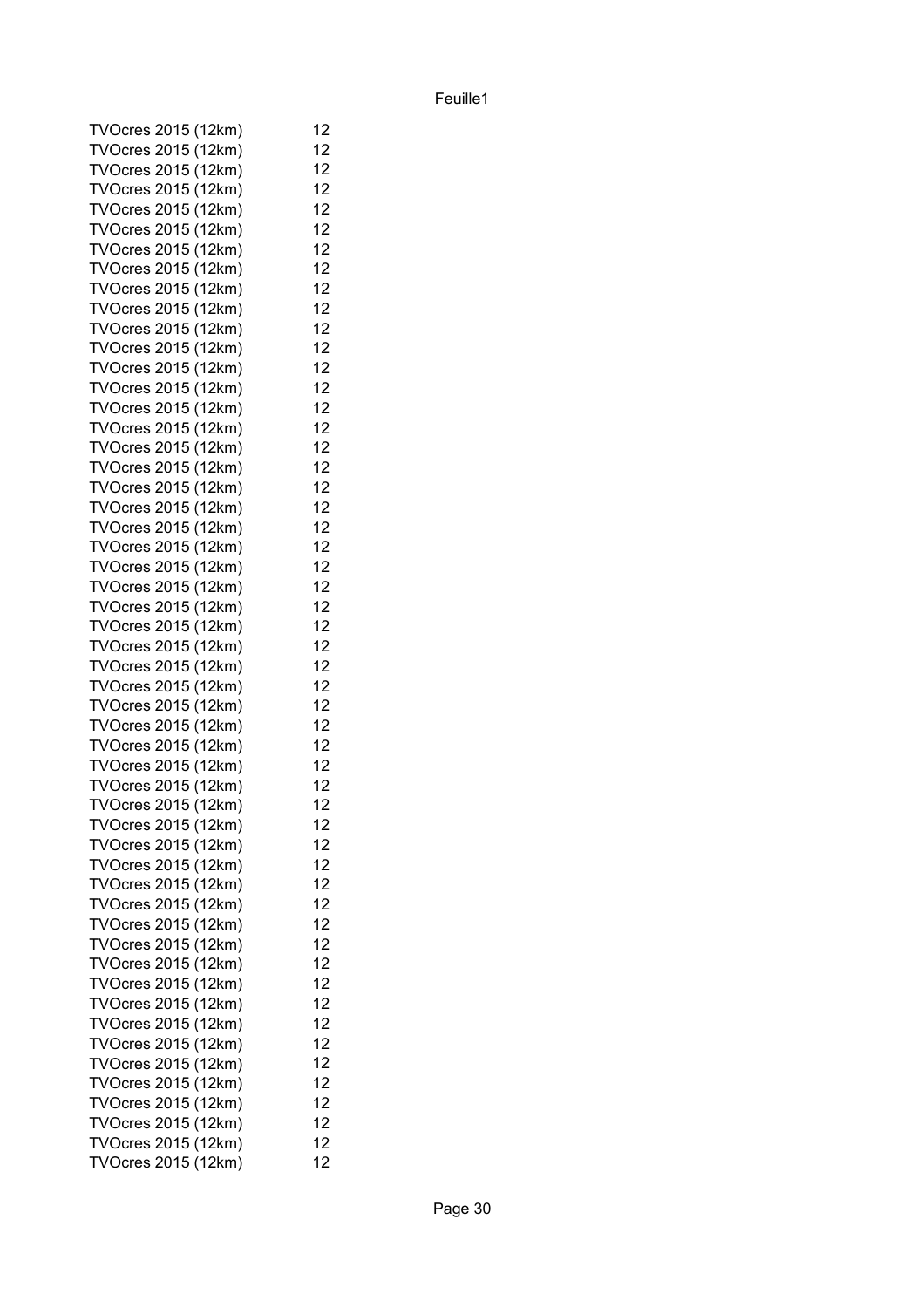| TVOcres 2015 (12km) | 12 |
|---------------------|----|
| TVOcres 2015 (12km) | 12 |
| TVOcres 2015 (12km) | 12 |
| TVOcres 2015 (12km) | 12 |
| TVOcres 2015 (12km) | 12 |
| TVOcres 2015 (12km) | 12 |
| TVOcres 2015 (12km) | 12 |
|                     | 12 |
| TVOcres 2015 (12km) | 12 |
| TVOcres 2015 (12km) |    |
| TVOcres 2015 (12km) | 12 |
| TVOcres 2015 (12km) | 12 |
| TVOcres 2015 (12km) | 12 |
| TVOcres 2015 (12km) | 12 |
| TVOcres 2015 (12km) | 12 |
| TVOcres 2015 (12km) | 12 |
| TVOcres 2015 (12km) | 12 |
| TVOcres 2015 (12km) | 12 |
| TVOcres 2015 (12km) | 12 |
| TVOcres 2015 (12km) | 12 |
| TVOcres 2015 (12km) | 12 |
| TVOcres 2015 (12km) | 12 |
| TVOcres 2015 (12km) | 12 |
| TVOcres 2015 (12km) | 12 |
| TVOcres 2015 (12km) | 12 |
| TVOcres 2015 (12km) | 12 |
| TVOcres 2015 (12km) | 12 |
|                     |    |
| TVOcres 2015 (12km) | 12 |
| TVOcres 2015 (12km) | 12 |
| TVOcres 2015 (12km) | 12 |
| TVOcres 2015 (12km) | 12 |
| TVOcres 2015 (12km) | 12 |
| TVOcres 2015 (12km) | 12 |
| TVOcres 2015 (12km) | 12 |
| TVOcres 2015 (12km) | 12 |
| TVOcres 2015 (12km) | 12 |
| TVOcres 2015 (12km) | 12 |
| TVOcres 2015 (12km) | 12 |
| TVOcres 2015 (12km) | 12 |
| TVOcres 2015 (12km) | 12 |
| TVOcres 2015 (12km) | 12 |
| TVOcres 2015 (12km) | 12 |
| TVOcres 2015 (12km) | 12 |
| TVOcres 2015 (12km) | 12 |
| TVOcres 2015 (12km) | 12 |
| TVOcres 2015 (12km) | 12 |
|                     | 12 |
| TVOcres 2015 (12km) |    |
| TVOcres 2015 (12km) | 12 |
| TVOcres 2015 (12km) | 12 |
| TVOcres 2015 (12km) | 12 |
| TVOcres 2015 (12km) | 12 |
| TVOcres 2015 (12km) | 12 |
| TVOcres 2015 (12km) | 12 |
| TVOcres 2015 (12km) | 12 |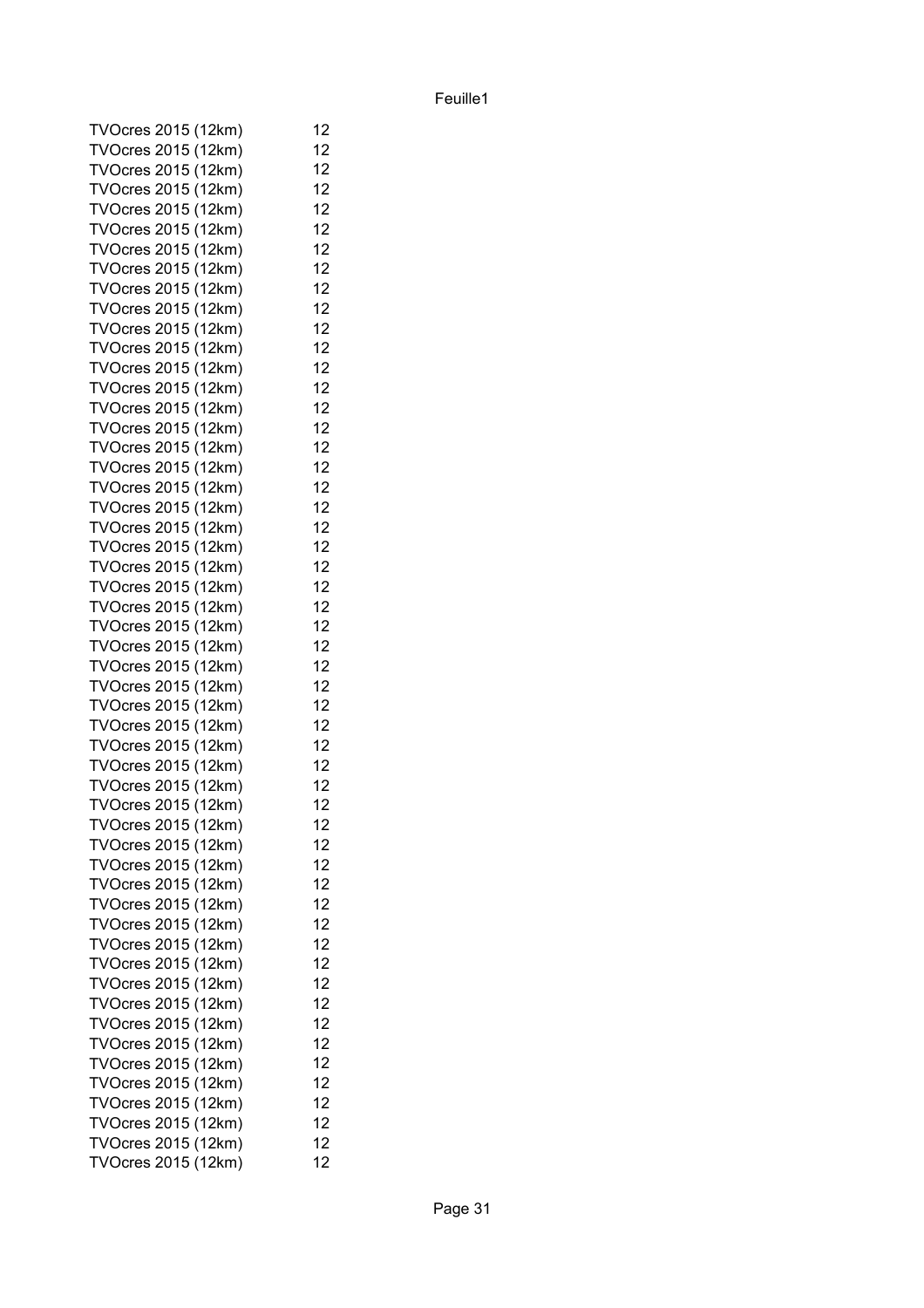| TVOcres 2015 (12km) | 12 |
|---------------------|----|
| TVOcres 2015 (12km) | 12 |
| TVOcres 2015 (12km) | 12 |
| TVOcres 2015 (12km) | 12 |
| TVOcres 2015 (12km) | 12 |
| TVOcres 2015 (12km) | 12 |
| TVOcres 2015 (12km) | 12 |
| TVOcres 2015 (12km) | 12 |
| TVOcres 2015 (12km) | 12 |
| TVOcres 2015 (12km) | 12 |
| TVOcres 2015 (12km) | 12 |
| TVOcres 2015 (12km) | 12 |
| TVOcres 2015 (12km) | 12 |
| TVOcres 2015 (12km) | 12 |
| TVOcres 2015 (12km) | 12 |
|                     | 12 |
| TVOcres 2015 (12km) | 12 |
| TVOcres 2015 (12km) |    |
| TVOcres 2015 (12km) | 12 |
| TVOcres 2015 (12km) | 12 |
| TVOcres 2015 (12km) | 12 |
| TVOcres 2015 (12km) | 12 |
| TVOcres 2015 (12km) | 12 |
| TVOcres 2015 (12km) | 12 |
| TVOcres 2015 (12km) | 12 |
| TVOcres 2015 (12km) | 12 |
| TVOcres 2015 (12km) | 12 |
| TVOcres 2015 (12km) | 12 |
| TVOcres 2015 (12km) | 12 |
| TVOcres 2015 (12km) | 12 |
| TVOcres 2015 (12km) | 12 |
| TVOcres 2015 (12km) | 12 |
| TVOcres 2015 (12km) | 12 |
| TVOcres 2015 (12km) | 12 |
| TVOcres 2015 (12km) | 12 |
| TVOcres 2015 (12km) | 12 |
| TVOcres 2015 (12km) | 12 |
| TVOcres 2015 (12km) | 12 |
| TVOcres 2015 (12km) | 12 |
| TVOcres 2015 (12km) | 12 |
| TVOcres 2015 (12km) | 12 |
| TVOcres 2015 (12km) | 12 |
| TVOcres 2015 (12km) | 12 |
| TVOcres 2015 (12km) | 12 |
| TVOcres 2015 (12km) | 12 |
| TVOcres 2015 (12km) | 12 |
| TVOcres 2015 (12km) | 12 |
| TVOcres 2015 (12km) | 12 |
| TVOcres 2015 (12km) | 12 |
|                     |    |
| TVOcres 2015 (12km) | 12 |
| TVOcres 2015 (12km) | 12 |
| TVOcres 2015 (12km) | 12 |
| TVOcres 2015 (12km) | 12 |
| TVOcres 2015 (12km) | 12 |